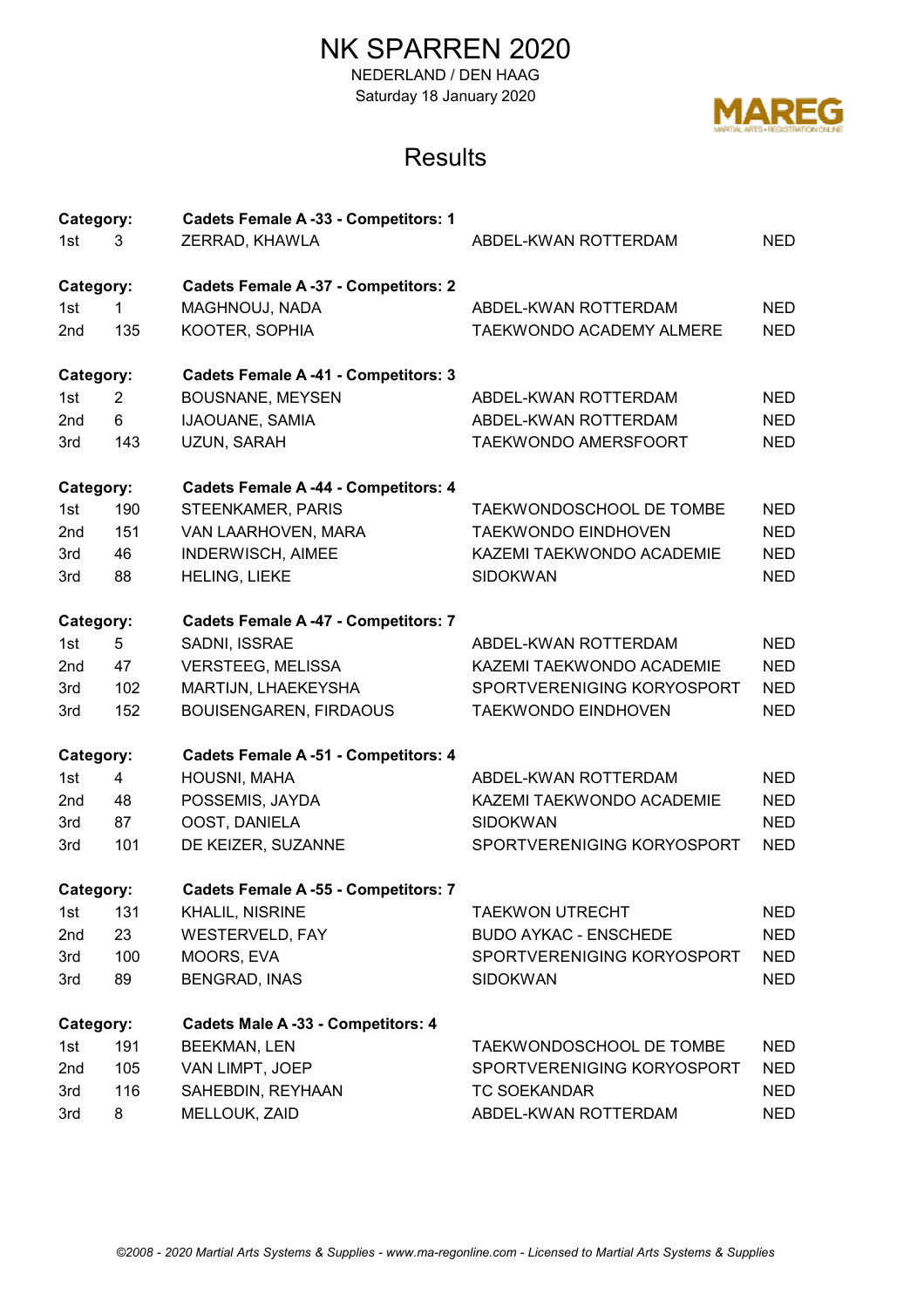NEDERLAND / DEN HAAG Saturday 18 January 2020



| Category: |                | Cadets Male A -37 - Competitors: 4        |                                 |            |
|-----------|----------------|-------------------------------------------|---------------------------------|------------|
| 1st       | 78             | MAHABALI, RIAAN                           | <b>SEONGONG</b>                 |            |
| 2nd       | 107            | EDDEANE, MOHAMED                          | ST. TAEKWONDO EDDEANE           | <b>NED</b> |
| 3rd       | 76             | LALAI, DION                               | <b>SEONGONG</b>                 | <b>NED</b> |
| 3rd       | 91             | <b>WESTERLAAN, ROBIN</b>                  | <b>SIDOKWAN</b>                 | <b>NED</b> |
| Category: |                | Cadets Male A -41 - Competitors: 4        |                                 |            |
| 1st       | 58             | HOSMAN, SAM                               | KORYO DEN HAAG                  | <b>NED</b> |
| 2nd       | 7 <sup>7</sup> | CHAIM, SOUFIANE                           | ABDEL-KWAN ROTTERDAM            | NED.       |
| 3rd       | 184            | KARNAHCEN, ADAM                           | TAEKWONDOSCHOOL TAPIA           | <b>NED</b> |
| 3rd       | 108            | SETRODIPO, JAYDEN                         | TAEKWONDO LA HAYE               | <b>NED</b> |
| Category: |                | <b>Cadets Male A-45 - Competitors: 5</b>  |                                 |            |
| 1st       | 134            | BOUHMIDA, RIAD                            | <b>TAEKWONDO ACADEMY ALMERE</b> | <b>NED</b> |
| 2nd       | 109            | FERAD, ALPAY                              | <b>TAEKWONDO LA HAYE</b>        | <b>NED</b> |
| 3rd       | 32             | YEW, SEMUEL                               | HENK MEIJER TAEKWONDO GRONI     | <b>NED</b> |
| 3rd       | 80             | KUMAR, SIDDARTH                           | <b>SEONGONG</b>                 | <b>NED</b> |
| Category: |                | <b>Cadets Male A-49 - Competitors: 3</b>  |                                 |            |
| 1st       | 79             | SEWRADJ, SHAVIN                           | <b>SEONGONG</b>                 | <b>NED</b> |
| 2nd       | 140            | VAN EIJKELENBURG, LARS                    | TAEKWONDO AKABBOUZ              | <b>NED</b> |
| 3rd       | 192            | VAN STAM, JARI                            | TAEKWONDOSCHOOL DE TOMBE        | <b>NED</b> |
| Category: |                | Cadets Male A -53 - Competitors: 4        |                                 |            |
| 1st       | 161            | KLEIN NAGELVOORT, NIEK                    | TAEKWONDO OUDE LUTTIKHUIS       | <b>NED</b> |
| 2nd       | 45             | REIGERSBERG, OLAV                         | KAZEMI TAEKWONDO ACADEMIE       | <b>NED</b> |
| 3rd       | 86             | LONDT, JAYDEN                             | SHIJAK TAEKWONDO HAAGLANDE      | <b>NED</b> |
| 3rd       | 81             | LACHMAN, SHIVAN                           | <b>SEONGONG</b>                 | <b>NED</b> |
| Category: |                | Cadets Male A -57 - Competitors: 7        |                                 |            |
| 1st       | 193            | <b>BEEKMAN, STAN</b>                      | TAEKWONDOSCHOOL DE TOMBE        | <b>NED</b> |
| 2nd       | 27             | PETERINCK, TIJMEN                         | <b>BUDOVERENIGING HANTEI</b>    | <b>NED</b> |
| 3rd       | 57             | CELEN, YUSUF                              | KORYO DEN HAAG                  | <b>NED</b> |
| 3rd       | 83             | SEWRADJ, SHIVESH                          | <b>SEONGONG</b>                 | <b>NED</b> |
| Category: |                | <b>Cadets Male A-61 - Competitors: 2</b>  |                                 |            |
| 1st       | 19             | <b>BOUDAAMACH, KHALI</b>                  | <b>ATA OLYMPIC</b>              | <b>NED</b> |
| 2nd       | 122            | ESSAKKATI, YOUSSEF                        | TS MARCEL VAN DER POEL          | <b>NED</b> |
| Category: |                | <b>Cadets Male A -65 - Competitors: 2</b> |                                 |            |
| 1st       | 43             | JANSSEN, JERMAINE                         | KAZEMI TAEKWONDO ACADEMIE       | NED        |
| 2nd       | 99             | <b>SCHOUTEN, THIJMEN</b>                  | SJABBENS SPORT & HEALTH         | <b>NED</b> |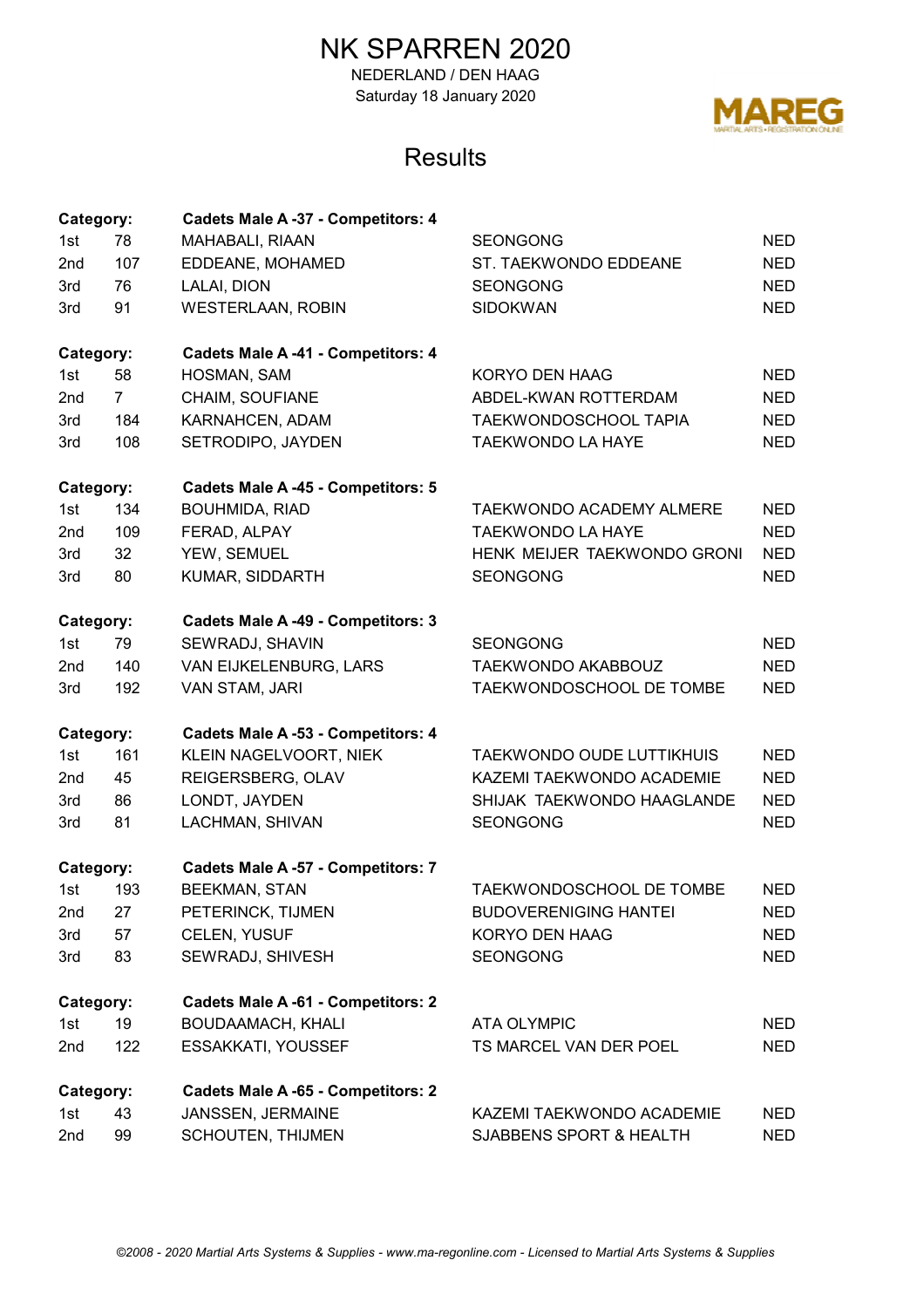NEDERLAND / DEN HAAG Saturday 18 January 2020



| Category: |     | Cadets Male A +65 - Competitors: 4  |                                 |            |
|-----------|-----|-------------------------------------|---------------------------------|------------|
| 1st       | 194 | VAN STAM, MIKA                      | <b>TAEKWONDOSCHOOL DE TOMBE</b> | <b>NED</b> |
| 2nd       | 148 | ALMECHRF, MOHAMADALRADI             | TAEKWONDO BLACK DRAGON          | <b>NED</b> |
| 3rd       | 84  | <b>JAGGI, SHIVEN</b>                | <b>SEONGONG</b>                 | <b>NED</b> |
| 3rd       | 70  | EL MEZZIANI, ADAM                   | <b>RIEKEBBE</b>                 | <b>NED</b> |
| Category: |     | Juniors Male A -48 - Competitors: 3 |                                 |            |
| 1st       | 127 | VAN VULPEN, JESSE                   | TTE TOP TAEKWONDO EEMLAND       | <b>NED</b> |
| 2nd       | 21  | <b>WEDEMEIJER, MATHIJS</b>          | <b>BDF TAEKWONDO</b>            | <b>NED</b> |
| 3rd       | 59  | BAHADOER, SHIVAN                    | KORYO DEN HAAG                  | <b>NED</b> |
| Category: |     | Juniors Male A -51 - Competitors: 5 |                                 |            |
| 1st       | 128 | MOLLE, MILAN                        | TTE TOP TAEKWONDO EEMLAND       | <b>NED</b> |
| 2nd       | 110 | CHAHBARI, OUBAYD                    | <b>TAEKWONDO LA HAYE</b>        | <b>NED</b> |
| 3rd       | 34  | KLABER, JOSHUA                      | HENK MEIJER TAEKWONDO GRONI     | <b>NED</b> |
| 3rd       | 136 | RECH CHOUK, CHARAF                  | TAEKWONDO ACADEMY ALMERE        | <b>NED</b> |
| Category: |     | Juniors Male A -55 - Competitors: 4 |                                 |            |
| 1st       | 153 | TRUONG, TOMMY                       | <b>TAEKWONDO EINDHOVEN</b>      | <b>NED</b> |
| 2nd       | 117 | CHITAROE, KIRAN                     | <b>TC SOEKANDAR</b>             | <b>NED</b> |
| 3rd       | 90  | VAN DUIVENBODE, DAMIAN              | <b>SIDOKWAN</b>                 | <b>NED</b> |
| 3rd       | 73  | <b>IDRISSI, ILYAS</b>               | SC MARTIAL ARTS ROTTERDAM       | <b>NED</b> |
| Category: |     | Juniors Male A -59 - Competitors: 5 |                                 |            |
| 1st       | 154 | ACHNINE, MOHAMED                    | <b>TAEKWONDO EINDHOVEN</b>      | <b>NED</b> |
| 2nd       | 120 | BOON, JORAM                         | <b>TS HILVERSUM</b>             | <b>NED</b> |
| 3rd       | 11  | MOLENNAAR, XAVIER                   | ABDEL-KWAN ROTTERDAM            | <b>NED</b> |
| 3rd       | 74  | ZAROUK, HAMZA                       | SC MARTIAL ARTS ROTTERDAM       | <b>NED</b> |
| Category: |     | Juniors Male A -63 - Competitors: 6 |                                 |            |
| 1st       | 188 | KARNAHCEN, HAMZA                    | <b>TAEKWONDOSCHOOL TAPIA</b>    | NED.       |
| 2nd       | 129 | VAN ERKELENS, RYER                  | TTE TOP TAEKWONDO EEMLAND       | NED.       |
| 3rd       | 36  | VAN DER HEIDE, ROBIN                | HENK MEIJER TAEKWONDO GRONI     | <b>NED</b> |
| 3rd       | 68  | DE VREEDE, SIDNEY                   | OLYMPIC TAEKWONDO MAASTRIC      | <b>NED</b> |
| Category: |     | Juniors Male A -68 - Competitors: 7 |                                 |            |
| 1st       | 162 | KLEIN NAGELVOORT, STAN              | TAEKWONDO OUDE LUTTIKHUIS       | <b>NED</b> |
| 2nd       | 139 | DIRKSEN, CAS                        | TAEKWONDO AKABBOUZ              | <b>NED</b> |
| 3rd       | 61  | WEIDUM, DION                        | KORYO DEN HAAG                  | <b>NED</b> |
| 3rd       | 71  | SAGHIR, AYOUB                       | <b>RIEKEBBE</b>                 | <b>NED</b> |
|           |     |                                     |                                 |            |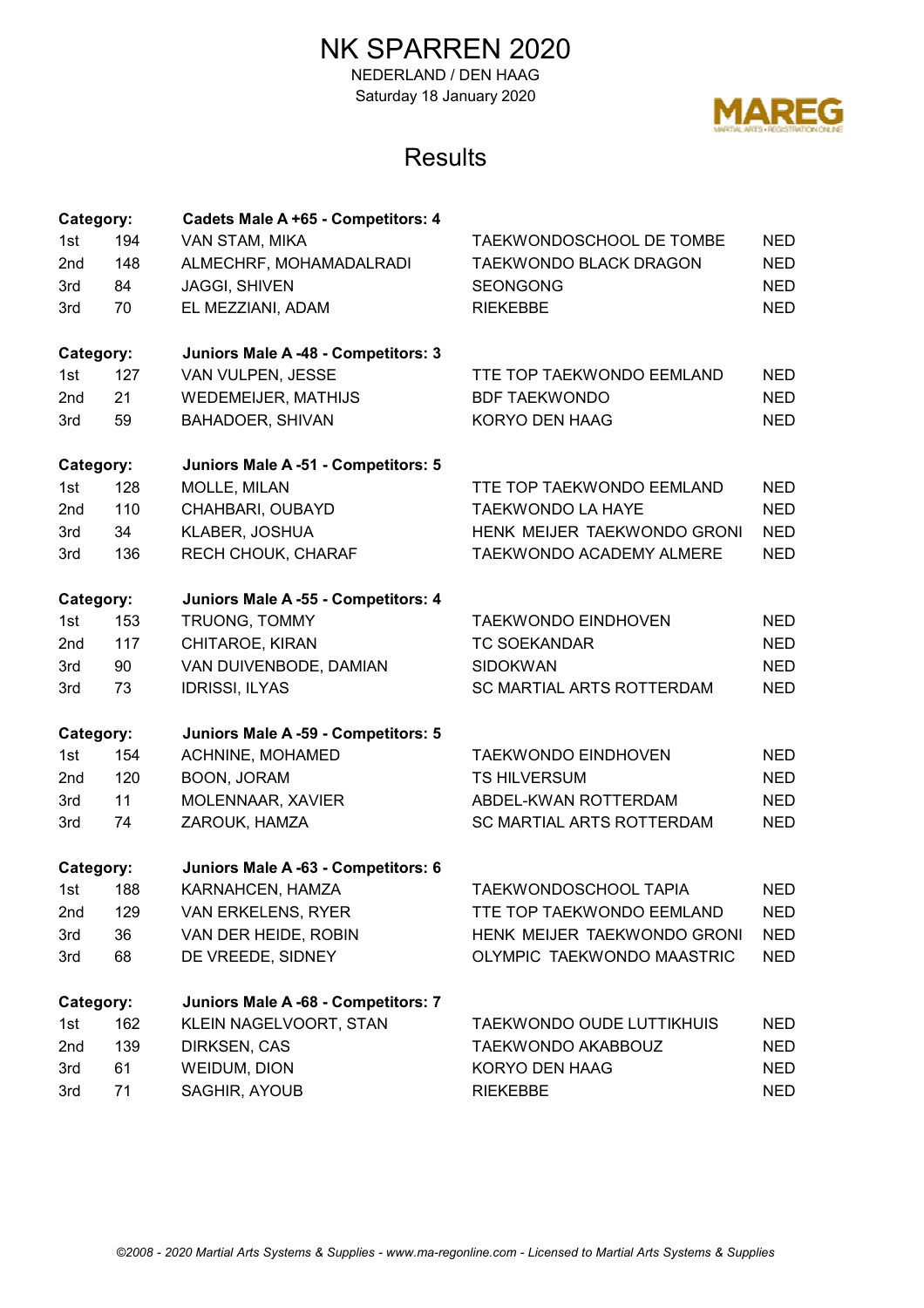NEDERLAND / DEN HAAG Saturday 18 January 2020



| Category:       |     | Juniors Male A -73 - Competitors: 2   |                                  |            |
|-----------------|-----|---------------------------------------|----------------------------------|------------|
| 1st             | 195 | <b>MESKERS, BORRE</b>                 | <b>TAEKWONDOSCHOOL DE TOMBE</b>  | <b>NED</b> |
| 2nd             | 142 | AMGHAR, MOHAMED                       | <b>TAEKWONDO AKABBOUZ</b>        | <b>NED</b> |
| Category:       |     | Juniors Male A +78 - Competitors: 2   |                                  |            |
| 1st             | 163 | RUMOKOY, JADEN                        | <b>TAEKWONDO OUDE LUTTIKHUIS</b> | <b>NED</b> |
| 2nd             | 85  | DEN BOER, DANIEL                      | <b>SEONGONG</b>                  | <b>NED</b> |
| Category:       |     | Juniors Female A -42 - Competitors: 1 |                                  |            |
| 1st             | 10  | CIFTCI, ZERDA                         | ABDEL-KWAN ROTTERDAM             | <b>NED</b> |
| Category:       |     | Juniors Female A -52 - Competitors: 3 |                                  |            |
| 1st             | 24  | DE MUNNIK, ANNIKA LAURA               | <b>BUDO AYKAC - ENSCHEDE</b>     | <b>NED</b> |
| 2nd             | 25  | HAUSER, ARIA                          | <b>BUDO AYKAC - ENSCHEDE</b>     | <b>NED</b> |
| 3rd             | 35  | <b>VONCK, MADELIEF</b>                | HENK MEIJER TAEKWONDO GRONI      | <b>NED</b> |
| Category:       |     | Juniors Female A -55 - Competitors: 5 |                                  |            |
| 1st             | 12  | MOUCH, SARAH                          | ABDEL-KWAN ROTTERDAM             | <b>NED</b> |
| 2nd             | 37  | ROZEMA, INDI                          | HENK MEIJER TAEKWONDO GRONI      | <b>NED</b> |
| 3rd             | 132 | DAHMANE, YASMINA                      | <b>TAEKWON UTRECHT</b>           | <b>NED</b> |
| 3rd             | 164 | <b>VORDERMAN, JESSIE</b>              | TAEKWONDO OUDE LUTTIKHUIS        | <b>NED</b> |
| Category:       |     | Juniors Female A -59 - Competitors: 6 |                                  |            |
| 1st             | 189 | BAX, CELINA                           | <b>TAEKWONDOSCHOOL TAPIA</b>     | <b>NED</b> |
| 2 <sub>nd</sub> | 196 | <b>HILDERS, MAGGY</b>                 | TAEKWONDOSCHOOL DE TOMBE         | <b>NED</b> |
| 3rd             | 133 | MARRAKCHI, SARAH                      | <b>TAEKWON UTRECHT</b>           | <b>NED</b> |
| 3rd             | 44  | STUIVENBERG, LEVINETY                 | KAZEMI TAEKWONDO ACADEMIE        | <b>NED</b> |
| Category:       |     | Juniors Female A -63 - Competitors: 7 |                                  |            |
| 1st             | 123 | MINK, AMY                             | TS MARCEL VAN DER POEL           | <b>NED</b> |
| 2nd             | 29  | RUIZ, ISABELLA                        | <b>BUDOVERENIGING HANTEI</b>     | <b>NED</b> |
| 3rd             | 186 | VAN WANROOIJ, SASJA                   | TAEKWONDOSCHOOL TAPIA            | <b>NED</b> |
| 3rd             | 49  | HAZENBERG, BLUMA                      | KAZEMI TAEKWONDO ACADEMIE        | <b>NED</b> |
| Category:       |     | Juniors Female A -68 - Competitors: 1 |                                  |            |
| 1st             | 62  | SCHOLTENS, CHEREL                     | <b>KWON</b>                      | <b>NED</b> |
| Category:       |     | Juniors Female A +68 - Competitors: 4 |                                  |            |
| 1st             | 200 | <b>VERSTEEG, FLOOR</b>                | <b>TKD VERENIGING LEIDEN</b>     | <b>NED</b> |
| 2nd             | 55  | DE BOER, SAMUELA                      | KAZEMI TAEKWONDO ACADEMIE        | <b>NED</b> |
| 3rd             | 165 | KLOOSTERMAN, FAMKE                    | TAEKWONDO OUDE LUTTIKHUIS        | <b>NED</b> |
| 3rd             | 63  | <b>SCHOLTENS, SHARON</b>              | <b>KWON</b>                      | <b>NED</b> |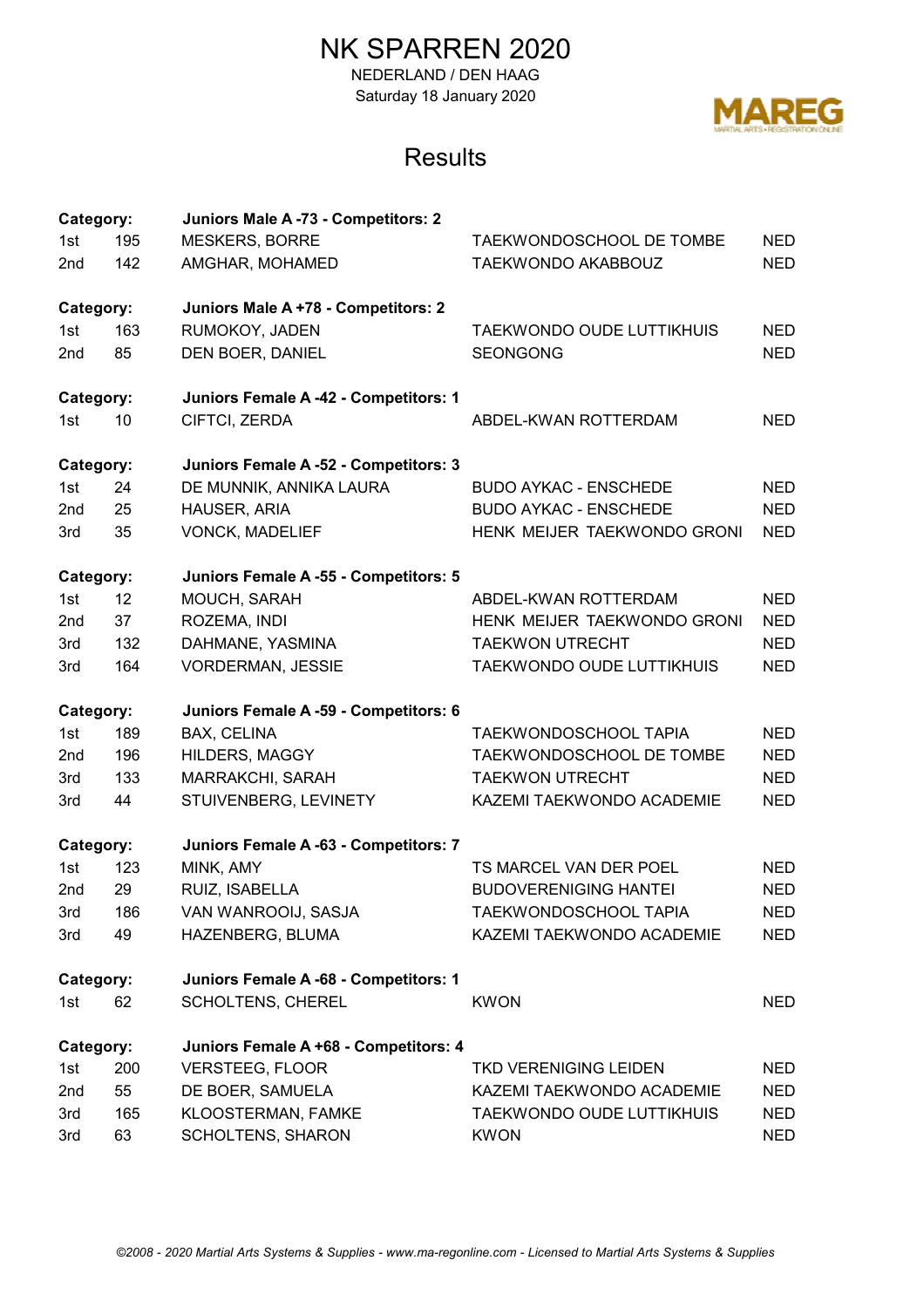NEDERLAND / DEN HAAG Saturday 18 January 2020



| Category: |     | Seniors Female A -46 - Competitors: 2 |                                  |            |  |
|-----------|-----|---------------------------------------|----------------------------------|------------|--|
| 1st       | 20  | <b>ASHITA ADHIN, ANVITI</b>           | <b>ATA OLYMPIC</b>               |            |  |
| 2nd       | 14  | HOUSNI, MANAL                         | ABDEL-KWAN ROTTERDAM             | <b>NED</b> |  |
| Category: |     | Seniors Female A -49 - Competitors: 2 |                                  |            |  |
| 1st       | 75  | BABAT, HAJAR                          | <b>SC MARTIAL ARTS ROTTERDAM</b> | <b>NED</b> |  |
| 2nd       | 199 | ROCH, KIMBERLY ELIZE                  | TILBURG NOORD TAEKWONDO          | <b>NED</b> |  |
| Category: |     | Seniors Female A -53 - Competitors: 3 |                                  |            |  |
| 1st       | 103 | DIDDEN, ROBIN                         | SPORTVERENIGING KORYOSPORT       | <b>NED</b> |  |
| 2nd       | 106 | WIJNHOVEN, SAMIRAH                    | SPORTVERENIGING KORYOSPORT       | <b>NED</b> |  |
| 3rd       | 66  | AKCHICH, IHSANE                       | MARTIAL ARTS TKD AMSTERDAM       | <b>NED</b> |  |
| Category: |     | Seniors Female A -57 - Competitors: 3 |                                  |            |  |
| 1st       | 166 | LOUTER, LYDIA                         | TAEKWONDO OUDE LUTTIKHUIS        | <b>NED</b> |  |
| 2nd       | 167 | KEIZER, AMELIA                        | <b>TAEKWONDO OUDE LUTTIKHUIS</b> | <b>NED</b> |  |
| 3rd       | 60  | <b>OZCICEK, ESENGUL</b>               | KORYO DEN HAAG                   | <b>NED</b> |  |
| Category: |     | Seniors Female A -62 - Competitors: 5 |                                  |            |  |
| 1st       | 144 | SCHOENMAKERS, BODINE                  | <b>TAEKWONDO AMERSFOORT</b>      | <b>NED</b> |  |
| 2nd       | 56  | HAZENBERG, BLUMA                      | KAZEMI TAEKWONDO ACADEMIE        | <b>NED</b> |  |
| 3rd       | 53  | MOGUELLA, DAPHNE                      | KAZEMI TAEKWONDO ACADEMIE        | <b>NED</b> |  |
| 3rd       | 150 | <b>OUSLLAM, OUIAM</b>                 | TAEKWONDO BLACK DRAGON           | <b>NED</b> |  |
| Category: |     | Seniors Female A -67 - Competitors: 3 |                                  |            |  |
| 1st       | 168 | VAN BAAREN, JOYCE                     | TAEKWONDO OUDE LUTTIKHUIS        | <b>NED</b> |  |
| 2nd       | 138 | <b>BOSLAND, DONNA</b>                 | TAEKWONDO ACADEMY ALMERE         | <b>NED</b> |  |
| 3rd       | 94  | SMIT, MAAIKE                          | <b>SIDOKWAN</b>                  | <b>NED</b> |  |
| Category: |     | Seniors Female A -73 - Competitors: 3 |                                  |            |  |
| 1st       | 170 | ABBINK, MARJOLIJN                     | <b>TAEKWONDO OUDE LUTTIKHUIS</b> | <b>NED</b> |  |
| 2nd       | 201 | WINK, MONICA                          | TKD VERENIGING LEIDEN            | NED.       |  |
| 3rd       | 95  | KAT, LOTTE                            | <b>SIDOKWAN</b>                  | <b>NED</b> |  |
| Category: |     | Seniors Female A +73 - Competitors: 1 |                                  |            |  |
| 1st       | 171 | VAN DROFFELAAR, ISABEAU               | <b>TAEKWONDO OUDE LUTTIKHUIS</b> | NED.       |  |
| Category: |     | Seniors Male A -54 - Competitors: 4   |                                  |            |  |
| 1st       | 118 | CHITAROE, KIRAN                       | <b>TC SOEKANDAR</b>              | <b>NED</b> |  |
| 2nd       | 137 | RECH-CHOUK, AMINE                     | TAEKWONDO ACADEMY ALMERE         | <b>NED</b> |  |
| 3rd       | 113 | SERHALAY, JEREMIAH                    | <b>TAEKWONDO LA HAYE</b>         | <b>NED</b> |  |
| 3rd       | 141 | HASSANI, SALAHEDDINE                  | TAEKWONDO AKABBOUZ               | <b>NED</b> |  |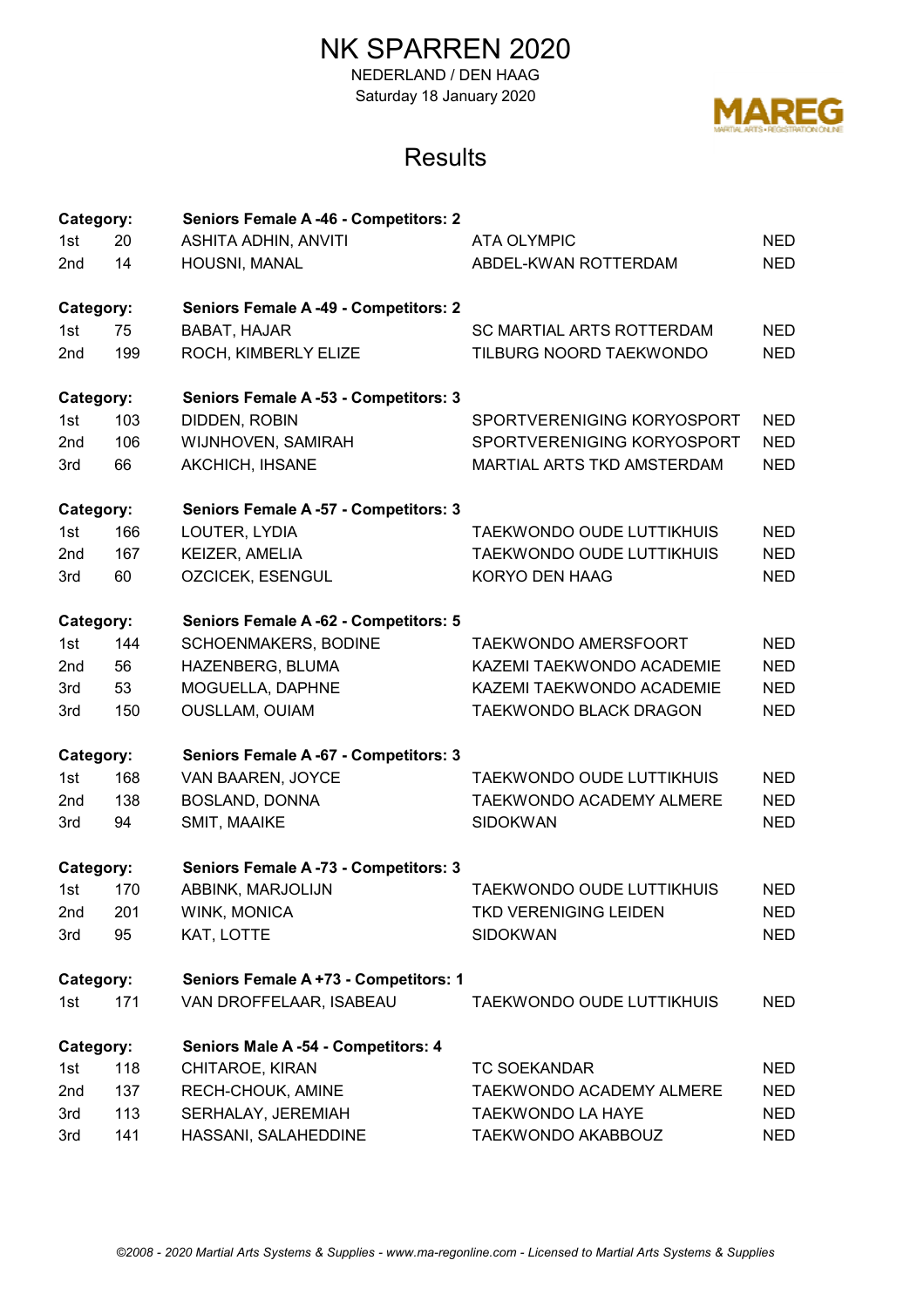NEDERLAND / DEN HAAG Saturday 18 January 2020



| Category: |     | Seniors Male A -58 - Competitors: 3  |                                  |            |
|-----------|-----|--------------------------------------|----------------------------------|------------|
| 1st       | 155 | <b>ACHNINE, AYMEN</b>                | <b>TAEKWONDO EINDHOVEN</b>       | <b>NED</b> |
| 2nd       | 119 | CHITAROE, JASE                       | <b>TC SOEKANDAR</b>              | <b>NED</b> |
| 3rd       | 156 | SMEETS, OSCAR                        | <b>TAEKWONDO EINDHOVEN</b>       | <b>NED</b> |
| Category: |     | Seniors Male A -63 - Competitors: 6  |                                  |            |
| 1st       | 187 | TIMMERS, NIGEL                       | <b>TAEKWONDOSCHOOL TAPIA</b>     | <b>NED</b> |
| 2nd       | 50  | MURESAN, DAVID                       | KAZEMI TAEKWONDO ACADEMIE        | <b>NED</b> |
| 3rd       | 172 | <b>BOON, MATTHIJS</b>                | TAEKWONDO OUDE LUTTIKHUIS        | <b>NED</b> |
| 3rd       | 158 | ACHNINE, SOUFIANE                    | <b>TAEKWONDO EINDHOVEN</b>       | <b>NED</b> |
| Category: |     | Seniors Male A -68 - Competitors: 9  |                                  |            |
| 1st       | 38  | KLABER, ZAHYON                       | HENK MEIJER TAEKWONDO GRONI      | <b>NED</b> |
| 2nd       | 15  | MAMADANY, SOHAIL                     | ABDEL-KWAN ROTTERDAM             | <b>NED</b> |
| 3rd       | 176 | <b>BRILHUIS, TED</b>                 | <b>TAEKWONDO OUDE LUTTIKHUIS</b> | <b>NED</b> |
| 3rd       | 173 | <b>BAKS, RICK</b>                    | TAEKWONDO OUDE LUTTIKHUIS        | <b>NED</b> |
| Category: |     | Seniors Male A -74 - Competitors: 7  |                                  |            |
| 1st       | 67  | <b>AKCHICH, ISMAIL</b>               | MARTIAL ARTS TKD AMSTERDAM       | <b>NED</b> |
| 2nd       | 26  | <b>BARSHIGOV, MUSLIM</b>             | <b>BUDO AYKAC - ENSCHEDE</b>     | <b>NED</b> |
| 3rd       | 125 | VAN DER MEER, BORIS                  | TS MARCEL VAN DER POEL           | <b>NED</b> |
| 3rd       | 52  | AL-ZAIDI, ALI                        | KAZEMI TAEKWONDO ACADEMIE        | <b>NED</b> |
| Category: |     | Seniors Male A -80 - Competitors: 7  |                                  |            |
| 1st       | 179 | FOLSON, RONALD                       | <b>TAEKWONDO OUDE LUTTIKHUIS</b> | <b>NED</b> |
| 2nd       | 178 | NIKS, PASCAL                         | TAEKWONDO OUDE LUTTIKHUIS        | <b>NED</b> |
| 3rd       | 18  | EL FASI, OTMAN                       | ABDEL-KWAN ROTTERDAM             | <b>NED</b> |
| 3rd       | 145 | HORNBERGER, NORMAN                   | <b>TAEKWONDO APURO</b>           | <b>NED</b> |
| Category: |     | Seniors Male A -87 - Competitors: 5  |                                  |            |
| 1st       | 197 | ZONDEROP, BRYAN                      | <b>TAEKWONDOSCHOOL DE TOMBE</b>  | <b>NED</b> |
| 2nd       | 124 | VAN DER PLOEG, ROB                   | TS MARCEL VAN DER POEL           | NED.       |
| 3rd       | 97  | PRENT, KEVIN                         | <b>SIDOKWAN</b>                  | <b>NED</b> |
| 3rd       | 65  | VAN DEN ENDEN, TOM                   | <b>LOUISA MARTIAL ARTS</b>       | <b>NED</b> |
| Category: |     | Seniors Male A +87 - Competitors: 2  |                                  |            |
| 1st       | 98  | PRENT, BRIAN                         | <b>SIDOKWAN</b>                  | <b>NED</b> |
| 2nd       | 180 | DANNENBERG, ROBERT                   | <b>TAEKWONDO OUDE LUTTIKHUIS</b> | <b>NED</b> |
| Category: |     | Veterans Male A +80 - Competitors: 2 |                                  |            |
| 1st       | 146 | HORNBERGER, NORMAN                   | <b>TAEKWONDO APURO</b>           | <b>NED</b> |
| 2nd       | 147 | <b>WITTENBERG, PIETER</b>            | <b>TAEKWONDO APURO</b>           | <b>NED</b> |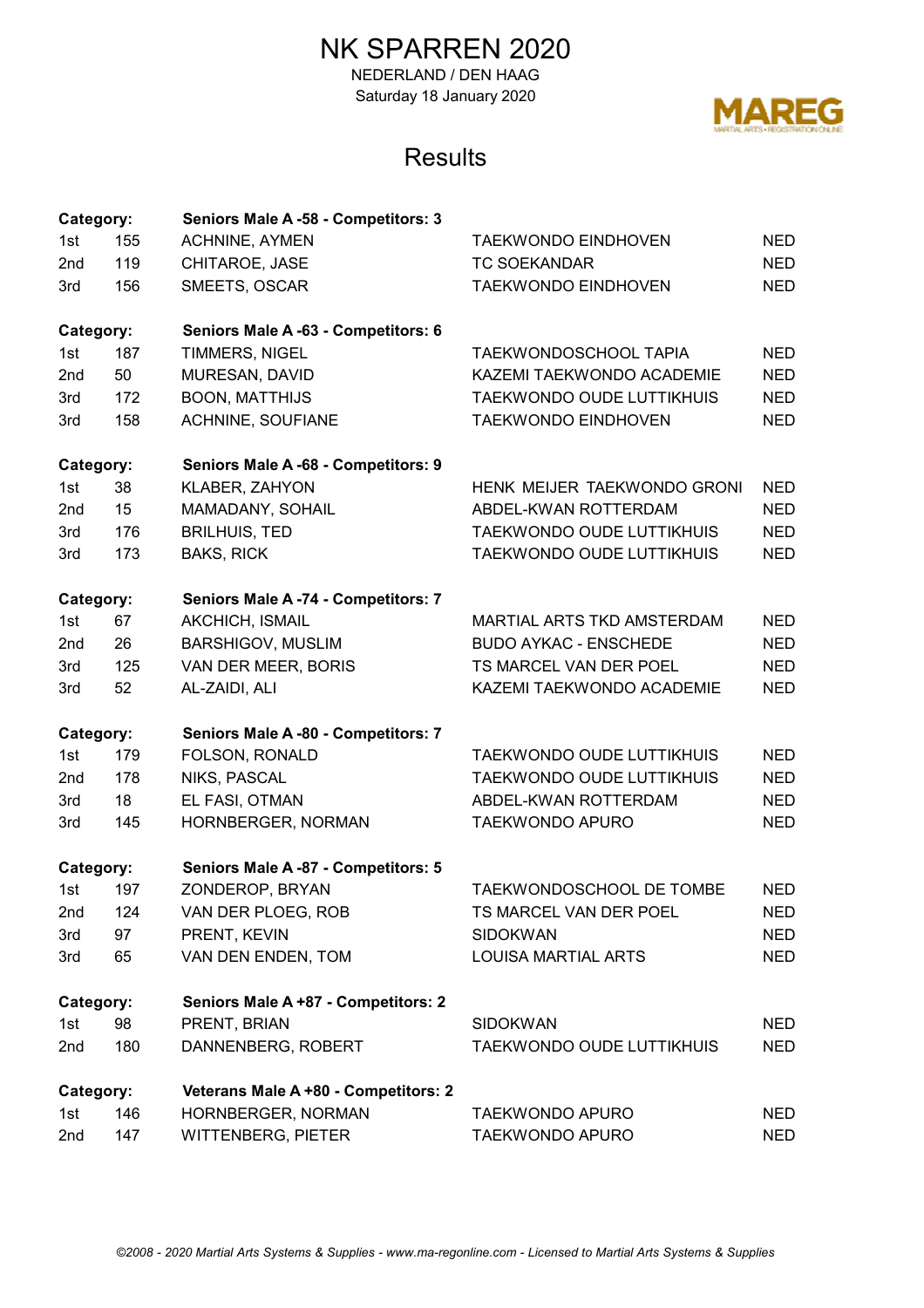Cadets Female A -37Competitors: 2



SPORTCAMPUS ZUIDERPARKNEDERLAND / DEN HAAGSaturday 18 January 2020

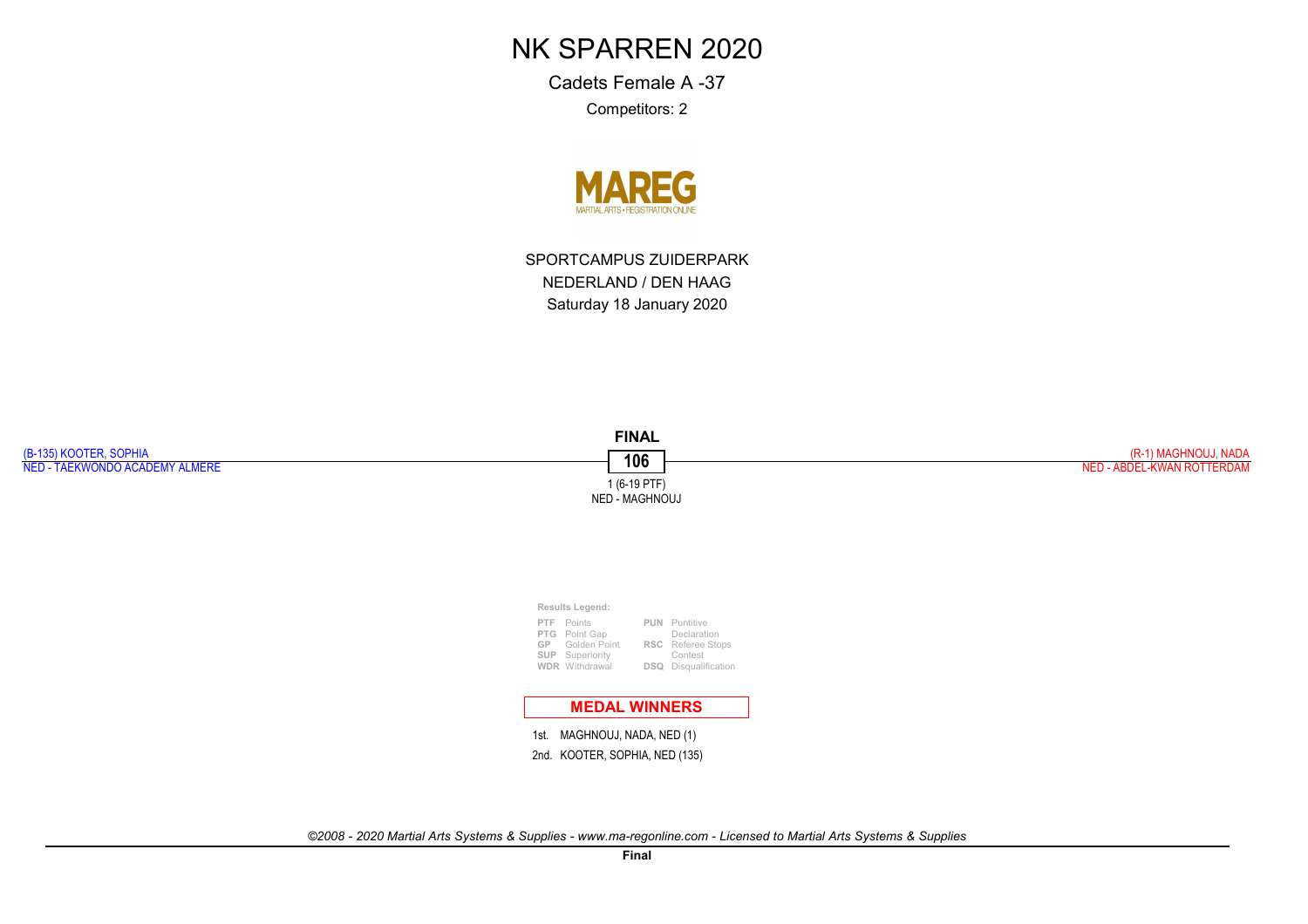Cadets Female A -41Competitors: 3



SPORTCAMPUS ZUIDERPARKNEDERLAND / DEN HAAGSaturday 18 January 2020

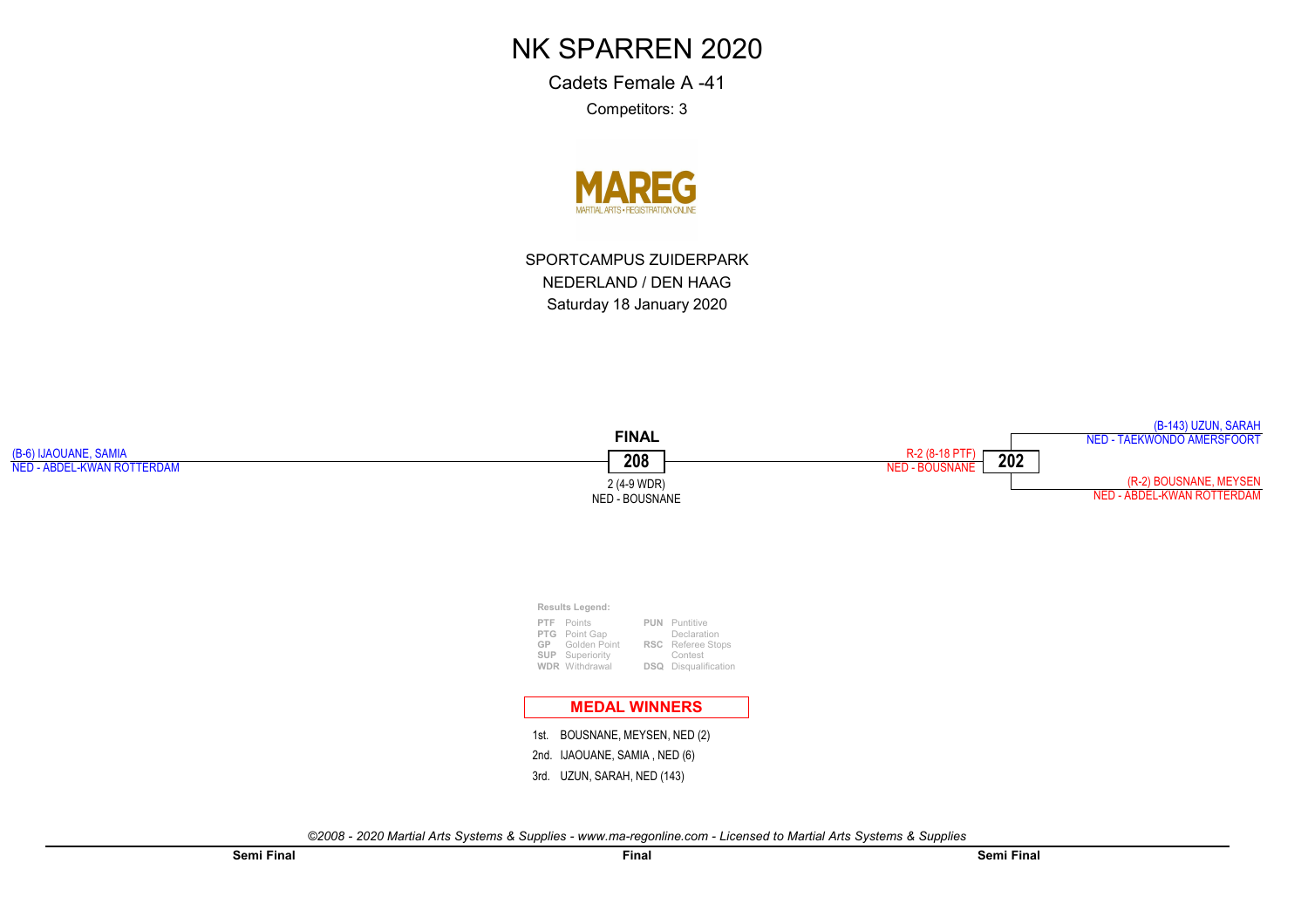Cadets Female A -44Competitors: 4



SPORTCAMPUS ZUIDERPARKNEDERLAND / DEN HAAGSaturday 18 January 2020

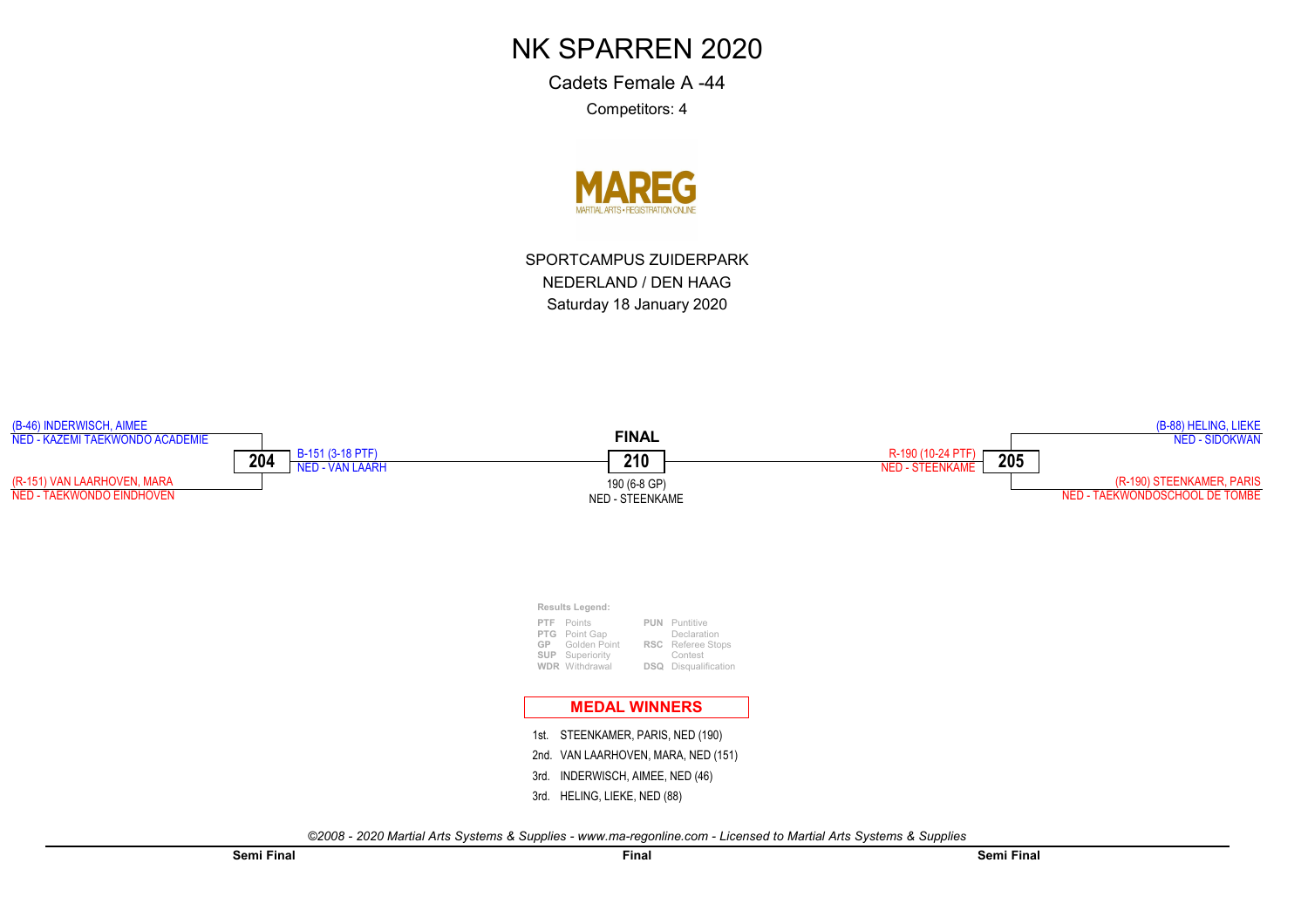Cadets Female A -47Competitors: 7



SPORTCAMPUS ZUIDERPARKNEDERLAND / DEN HAAGSaturday 18 January 2020

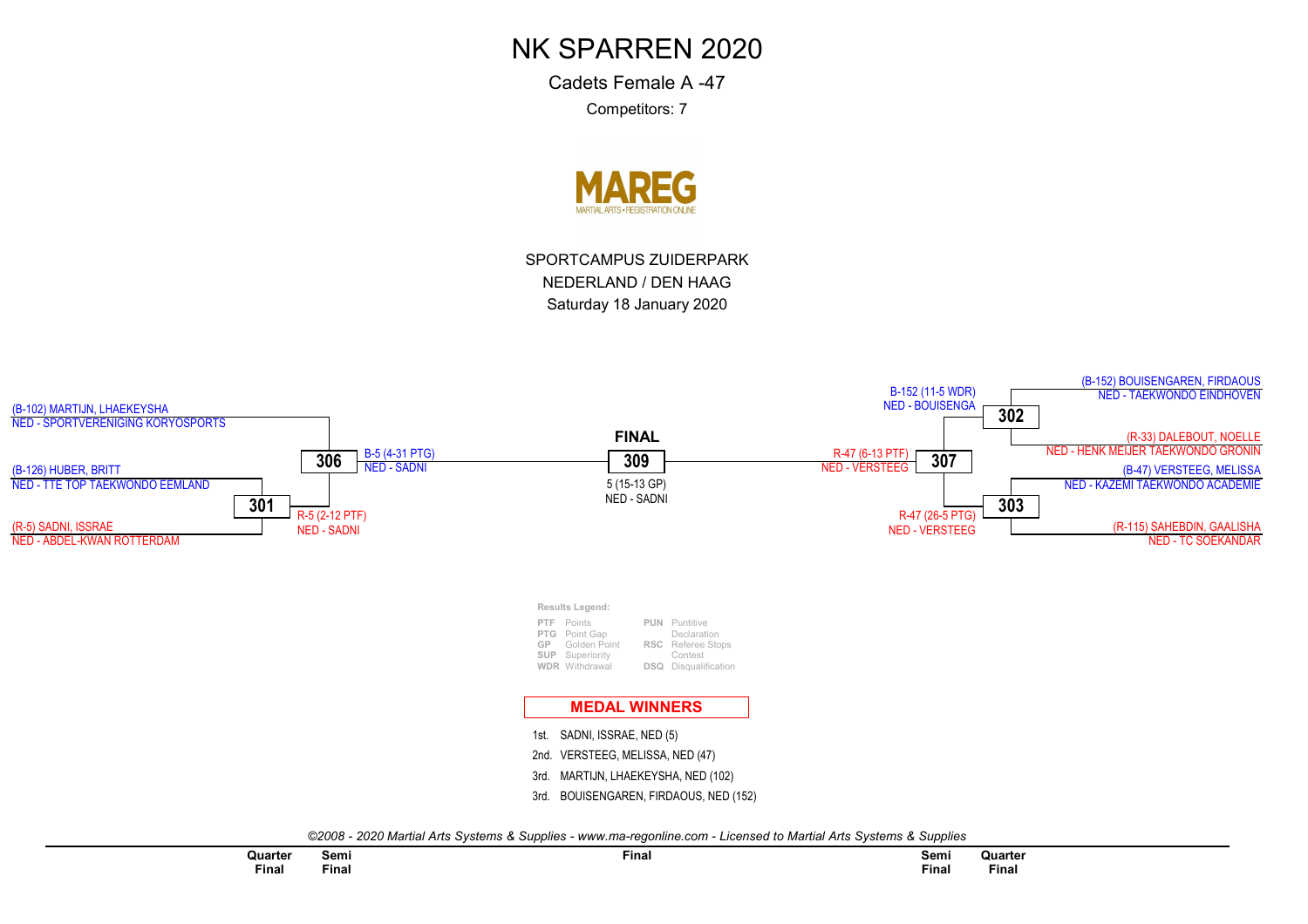Cadets Female A -51Competitors: 4



SPORTCAMPUS ZUIDERPARKNEDERLAND / DEN HAAGSaturday 18 January 2020

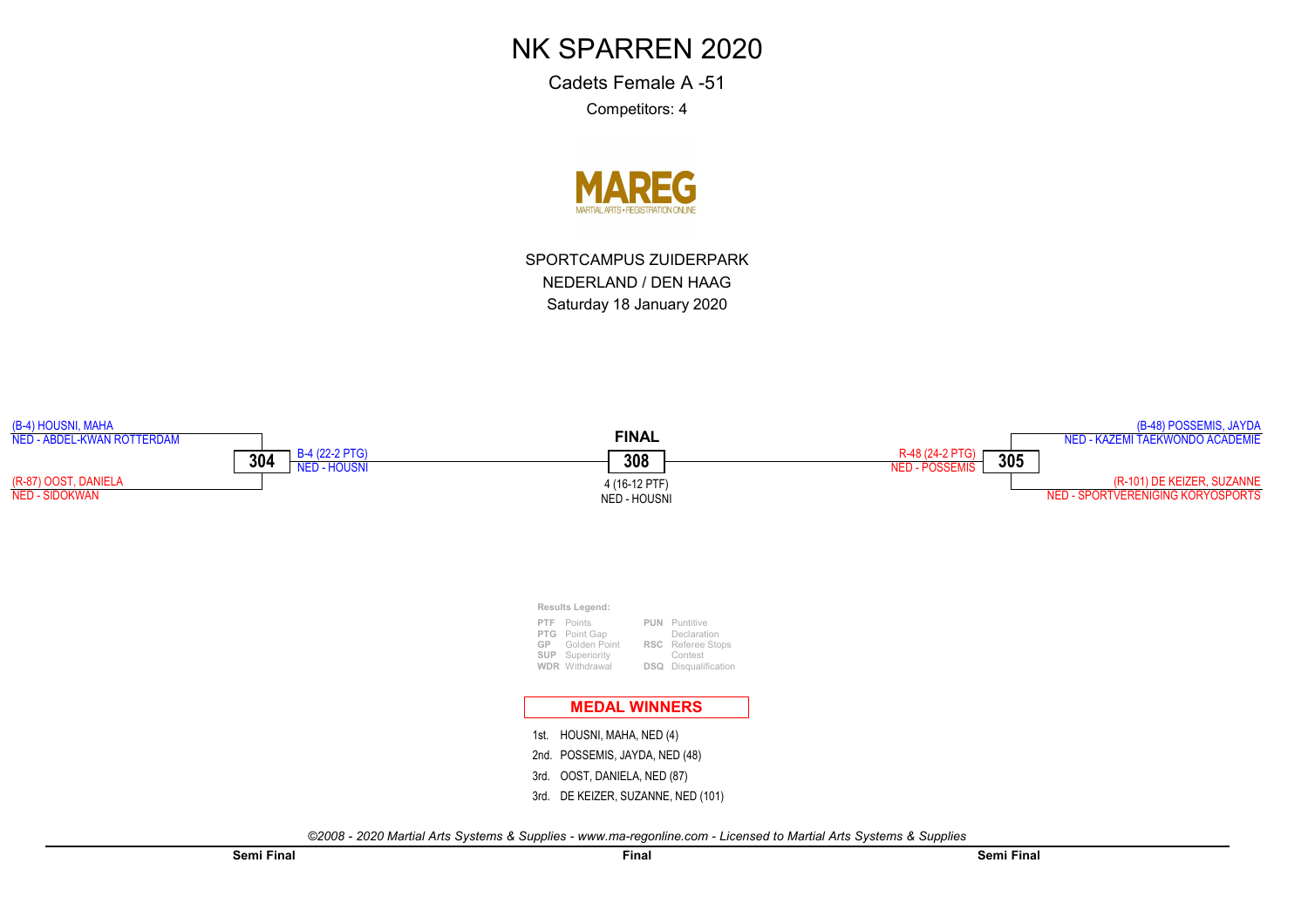Cadets Female A -55Competitors: 7



SPORTCAMPUS ZUIDERPARKNEDERLAND / DEN HAAGSaturday 18 January 2020

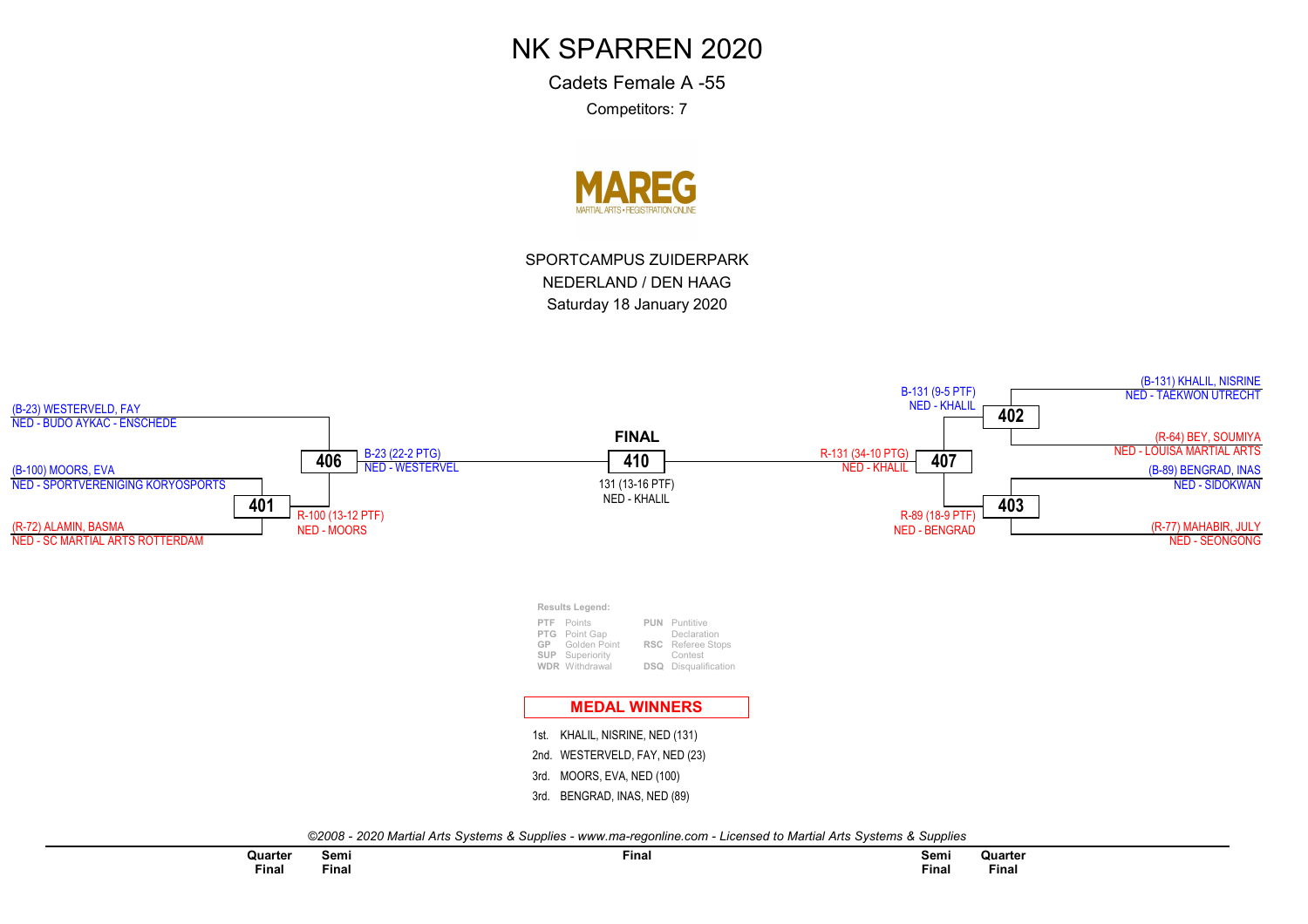Cadets Male A -33Competitors: 4



SPORTCAMPUS ZUIDERPARKNEDERLAND / DEN HAAGSaturday 18 January 2020

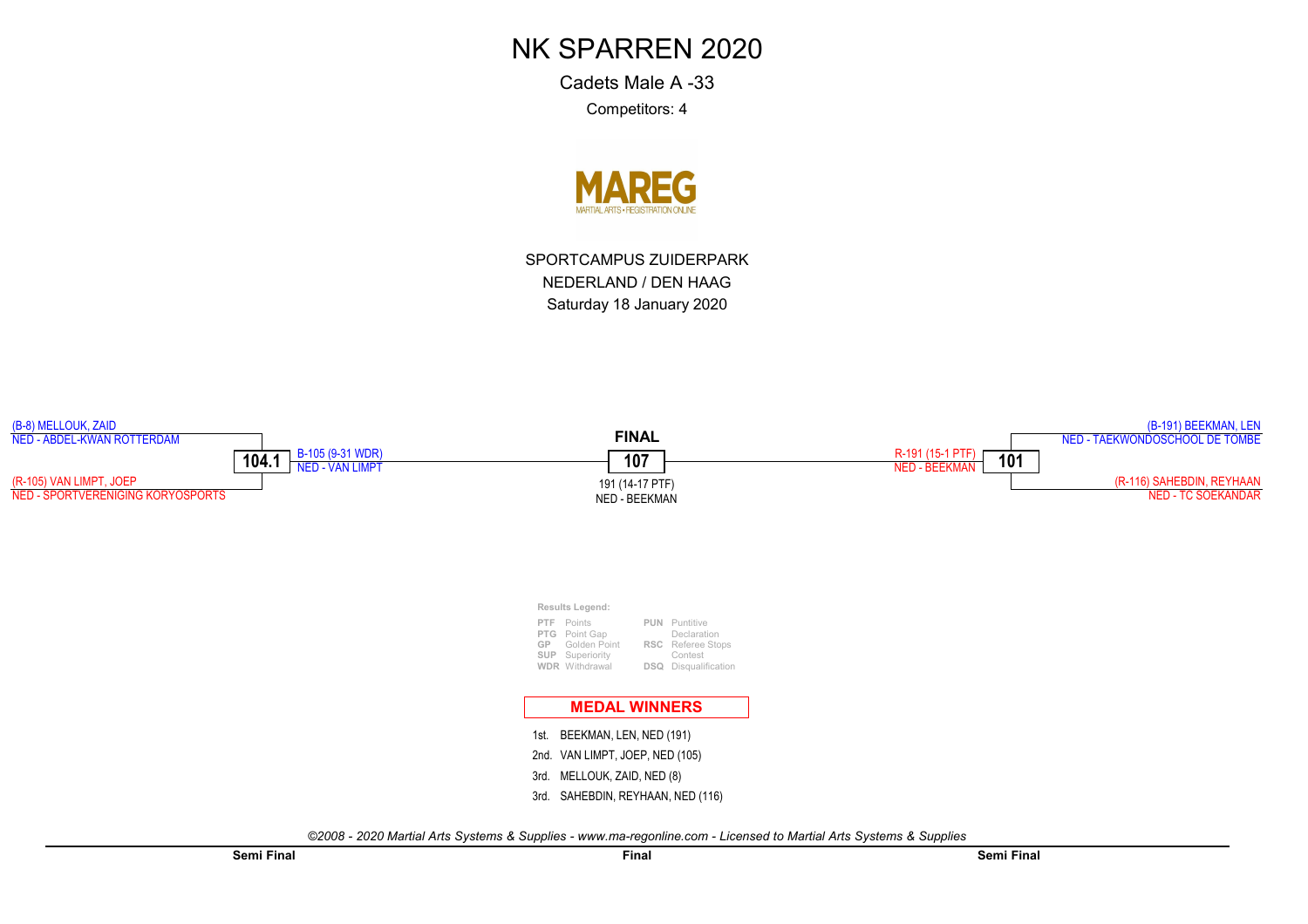Cadets Male A -37Competitors: 4



SPORTCAMPUS ZUIDERPARKNEDERLAND / DEN HAAGSaturday 18 January 2020

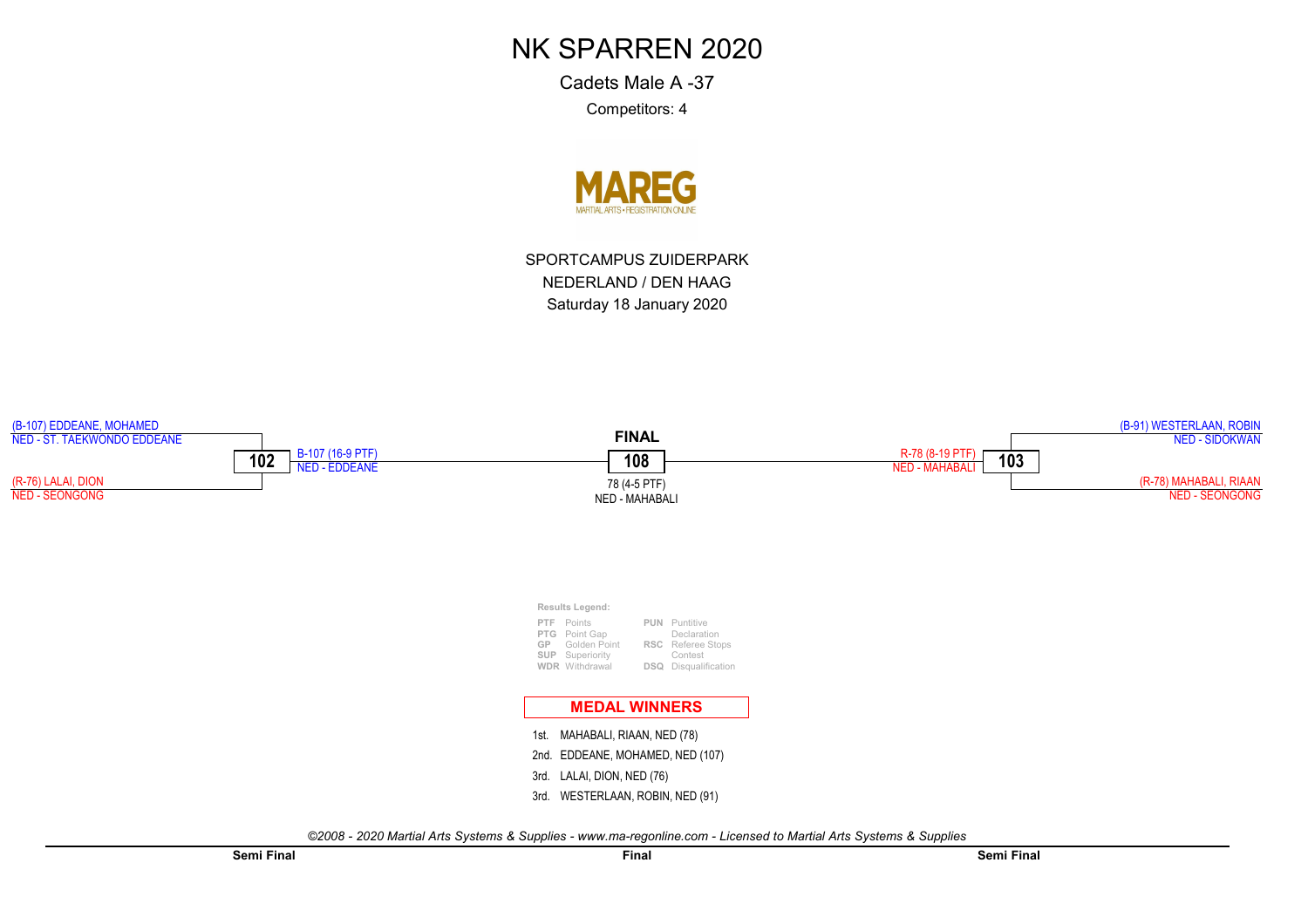Cadets Male A -41Competitors: 4



SPORTCAMPUS ZUIDERPARKNEDERLAND / DEN HAAGSaturday 18 January 2020

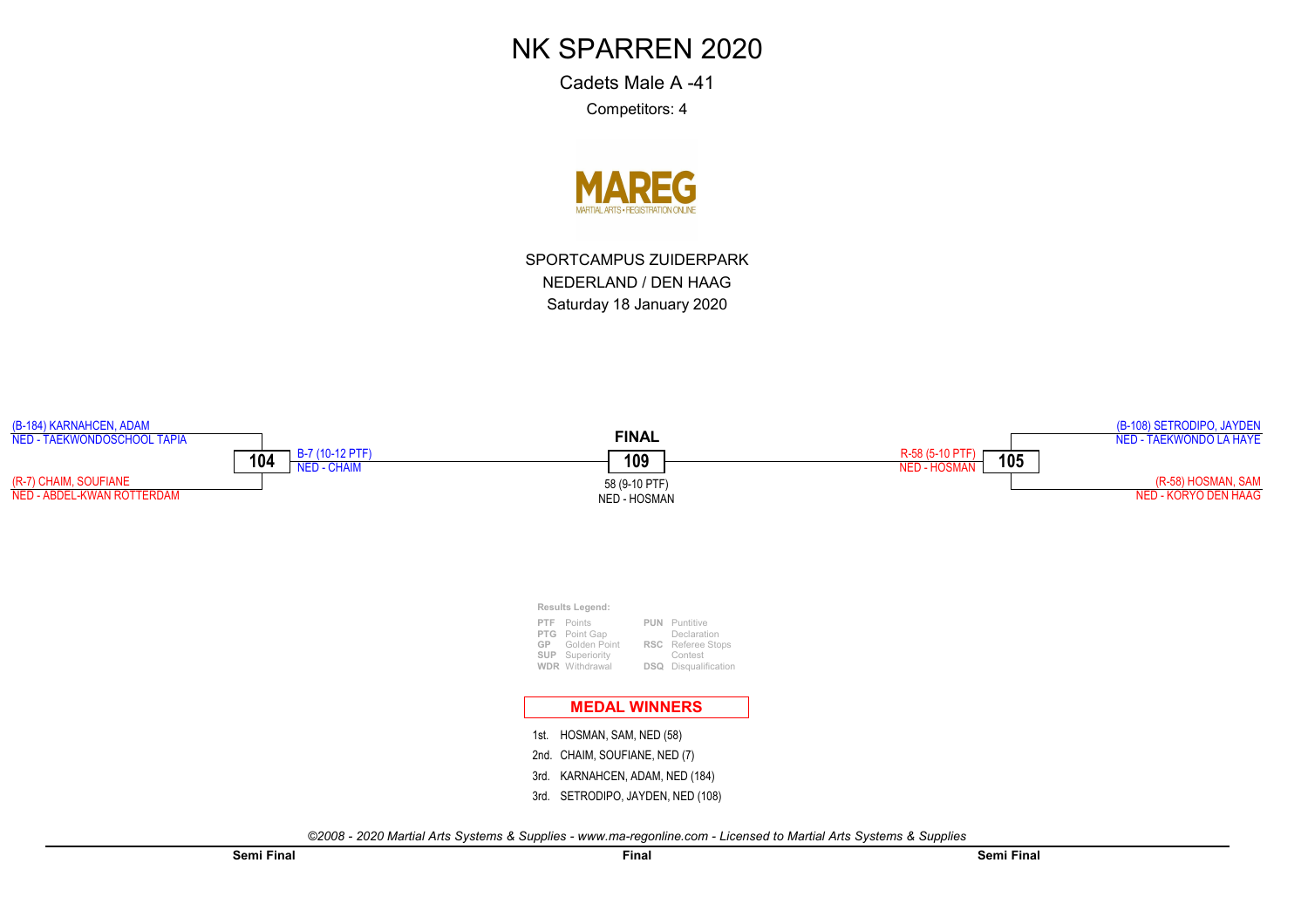Cadets Male A -45Competitors: 5



SPORTCAMPUS ZUIDERPARKNEDERLAND / DEN HAAGSaturday 18 January 2020

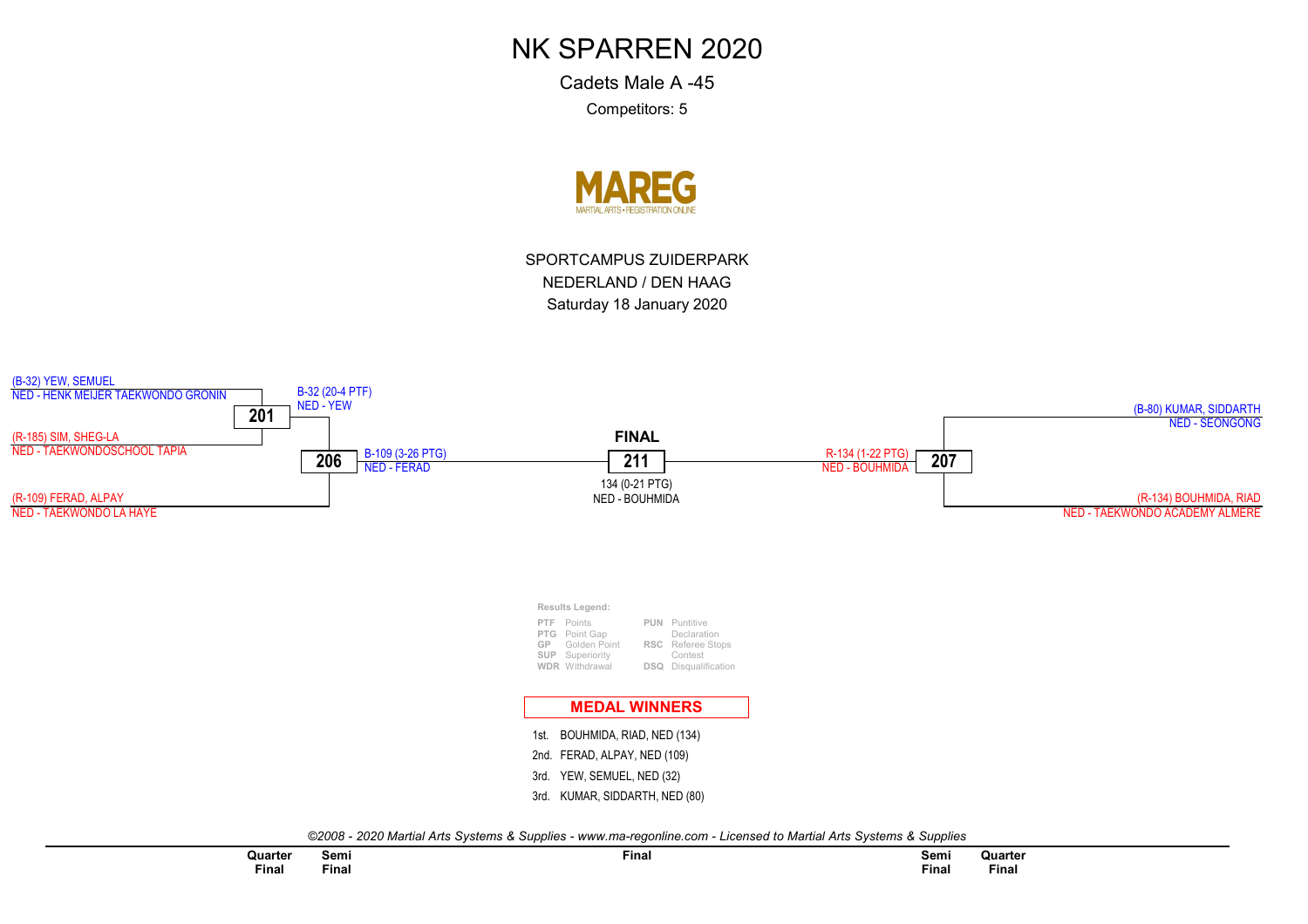Cadets Male A -49Competitors: 3



SPORTCAMPUS ZUIDERPARKNEDERLAND / DEN HAAGSaturday 18 January 2020

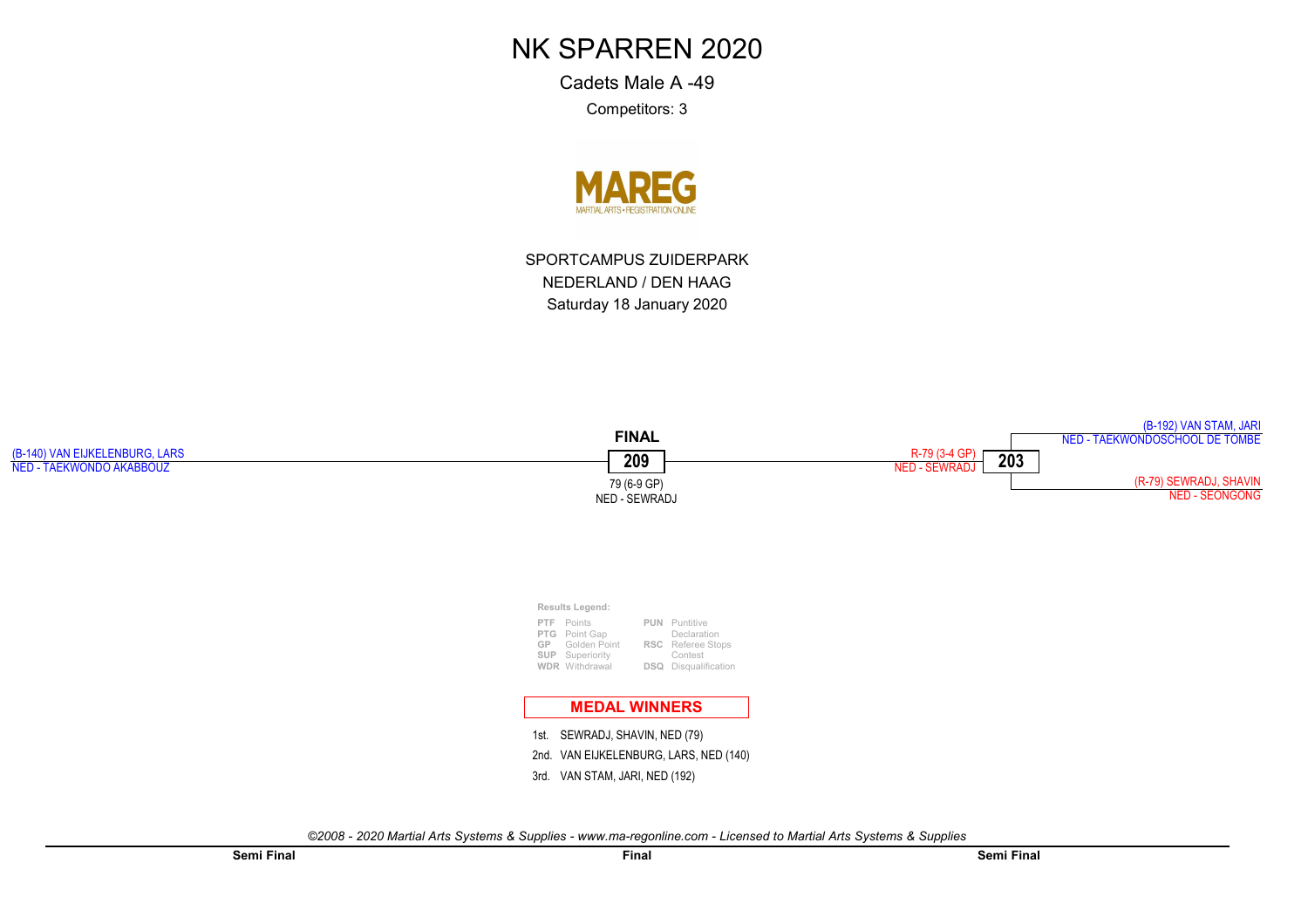Cadets Male A -53Competitors: 4



SPORTCAMPUS ZUIDERPARKNEDERLAND / DEN HAAGSaturday 18 January 2020

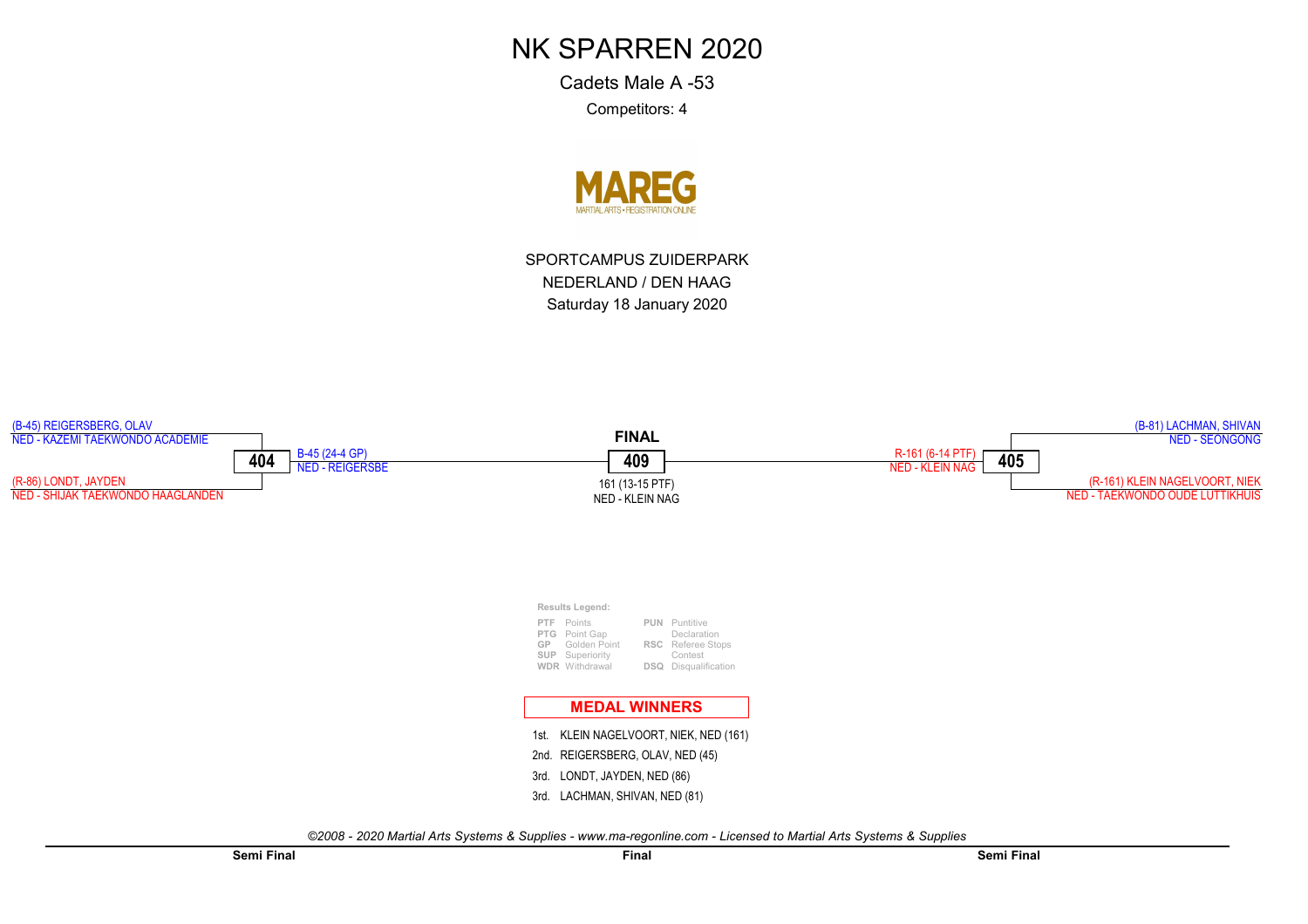Cadets Male A -57Competitors: 7



SPORTCAMPUS ZUIDERPARKNEDERLAND / DEN HAAGSaturday 18 January 2020

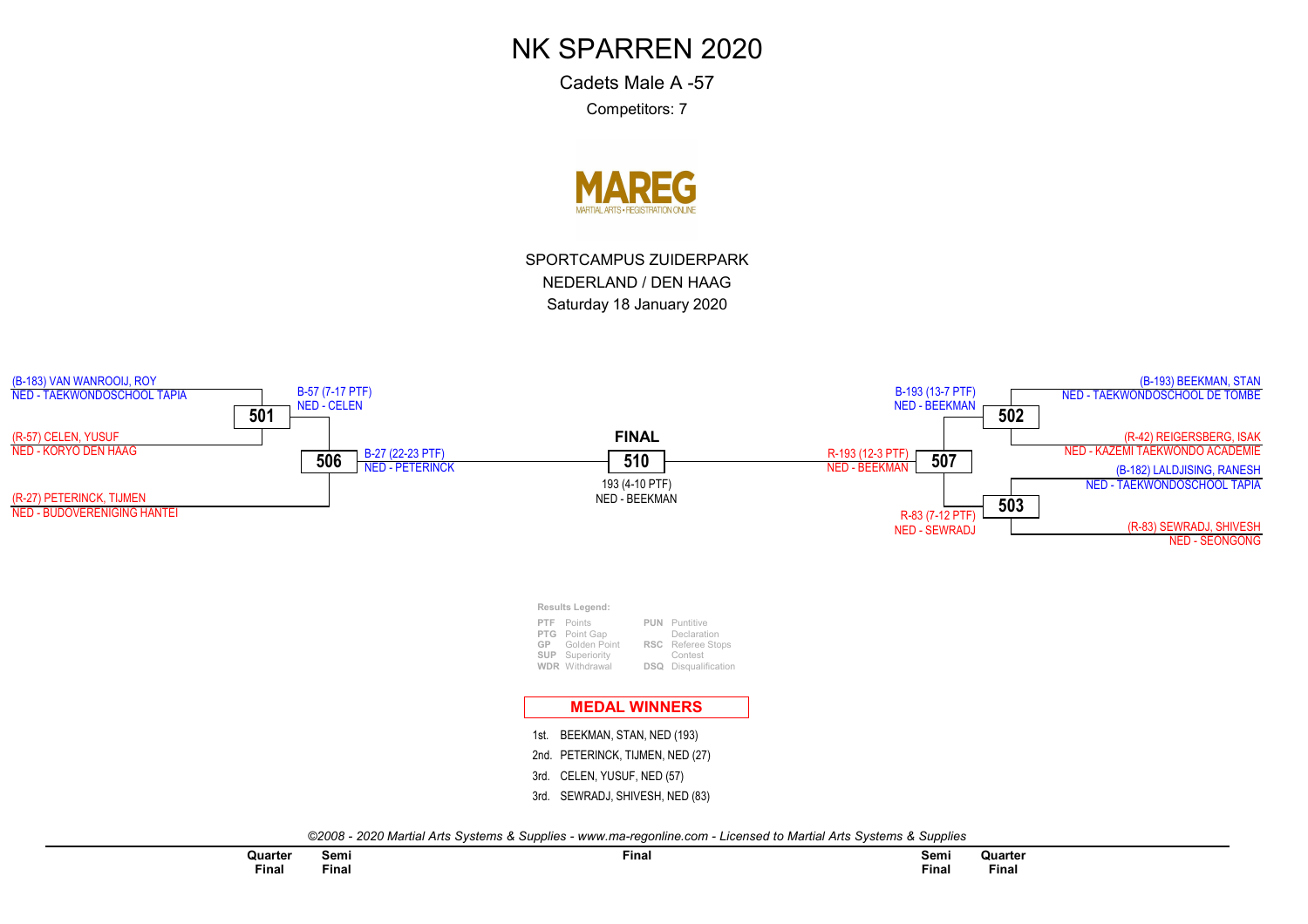Cadets Male A -61Competitors: 2



SPORTCAMPUS ZUIDERPARKNEDERLAND / DEN HAAGSaturday 18 January 2020

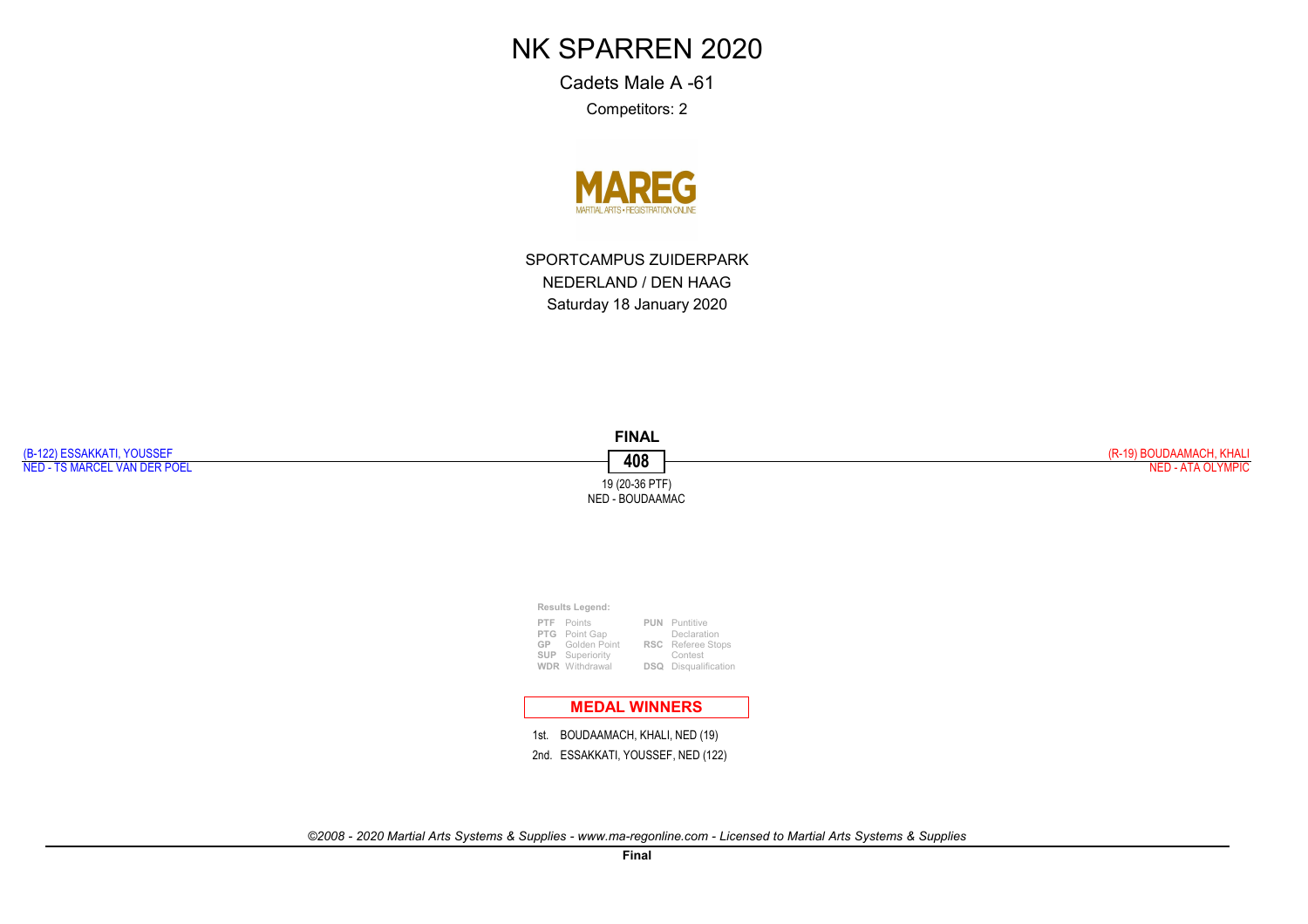Cadets Male A -65Competitors: 2



SPORTCAMPUS ZUIDERPARKNEDERLAND / DEN HAAGSaturday 18 January 2020

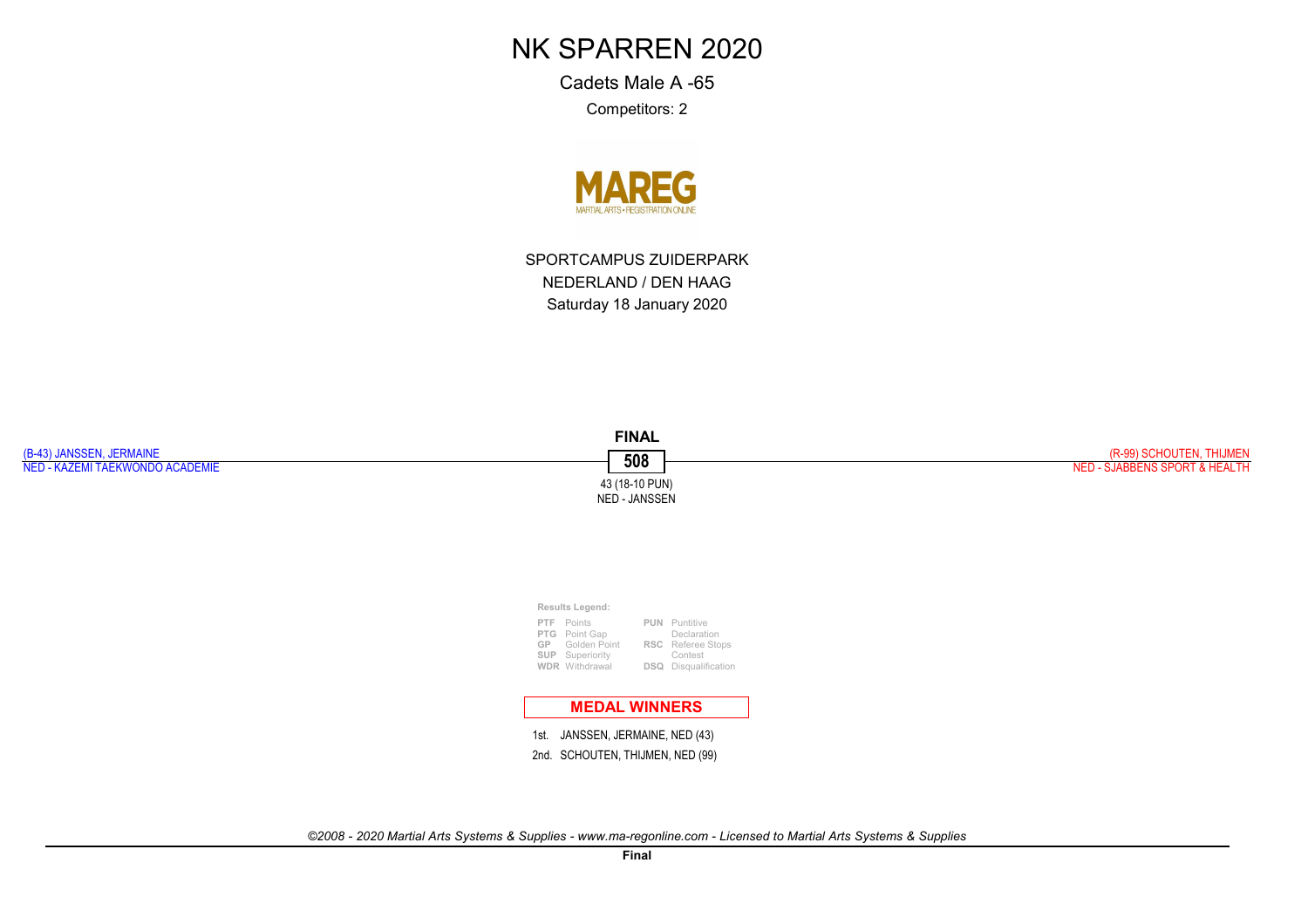Cadets Male A +65Competitors: 4



SPORTCAMPUS ZUIDERPARKNEDERLAND / DEN HAAGSaturday 18 January 2020

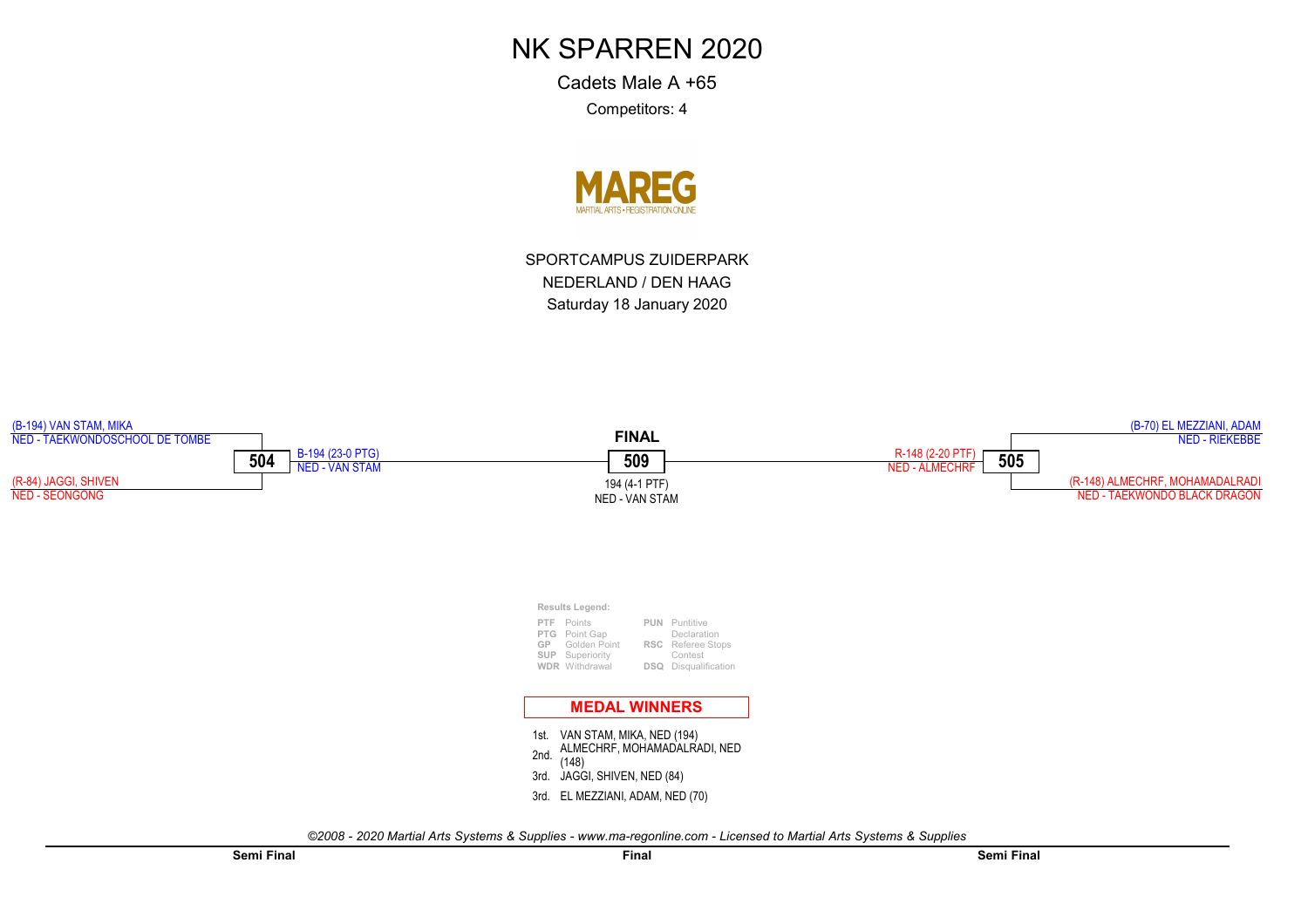Juniors Female A -52Competitors: 3



SPORTCAMPUS ZUIDERPARKNEDERLAND / DEN HAAGSaturday 18 January 2020

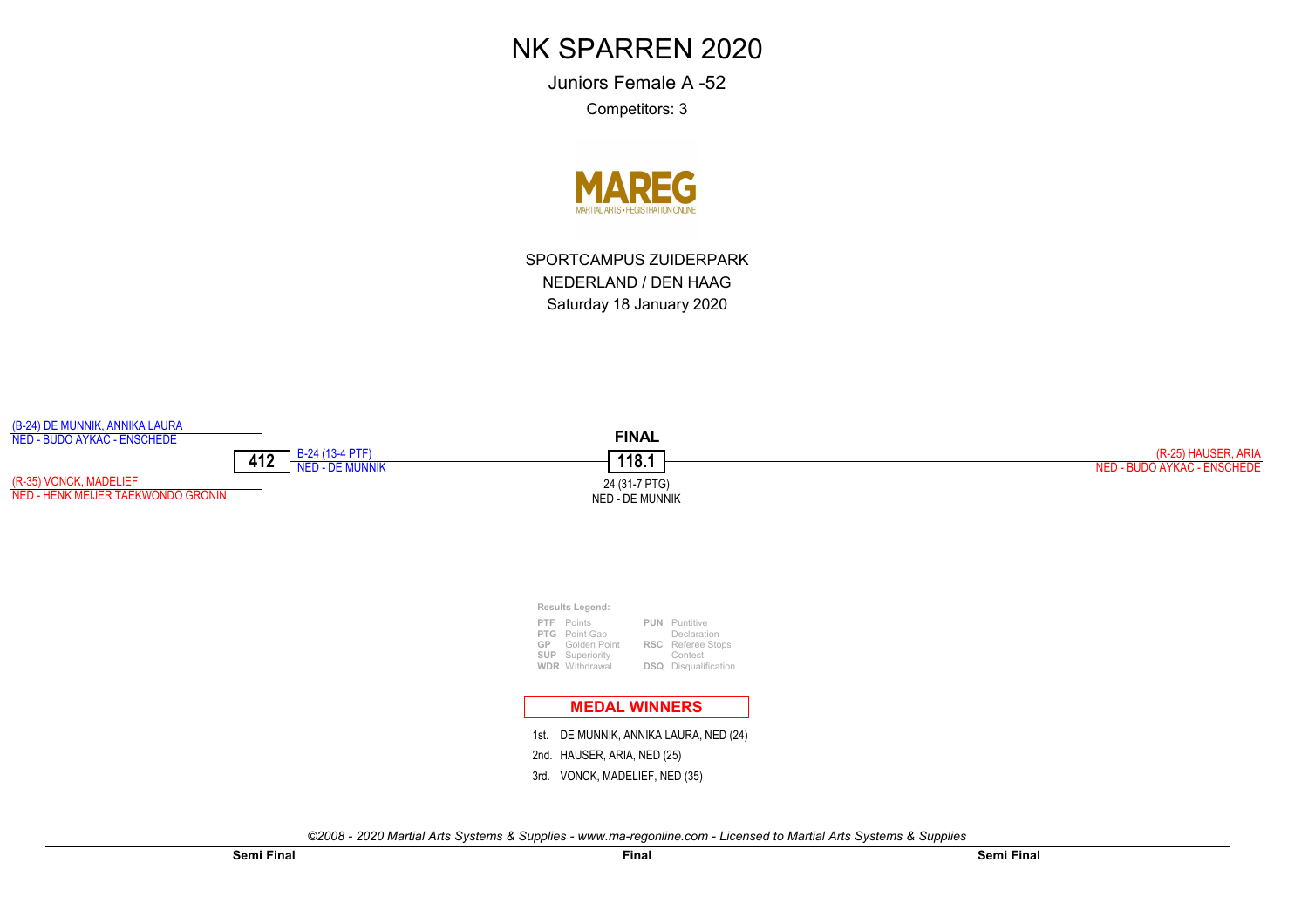Juniors Female A -55Competitors: 5



SPORTCAMPUS ZUIDERPARKNEDERLAND / DEN HAAGSaturday 18 January 2020

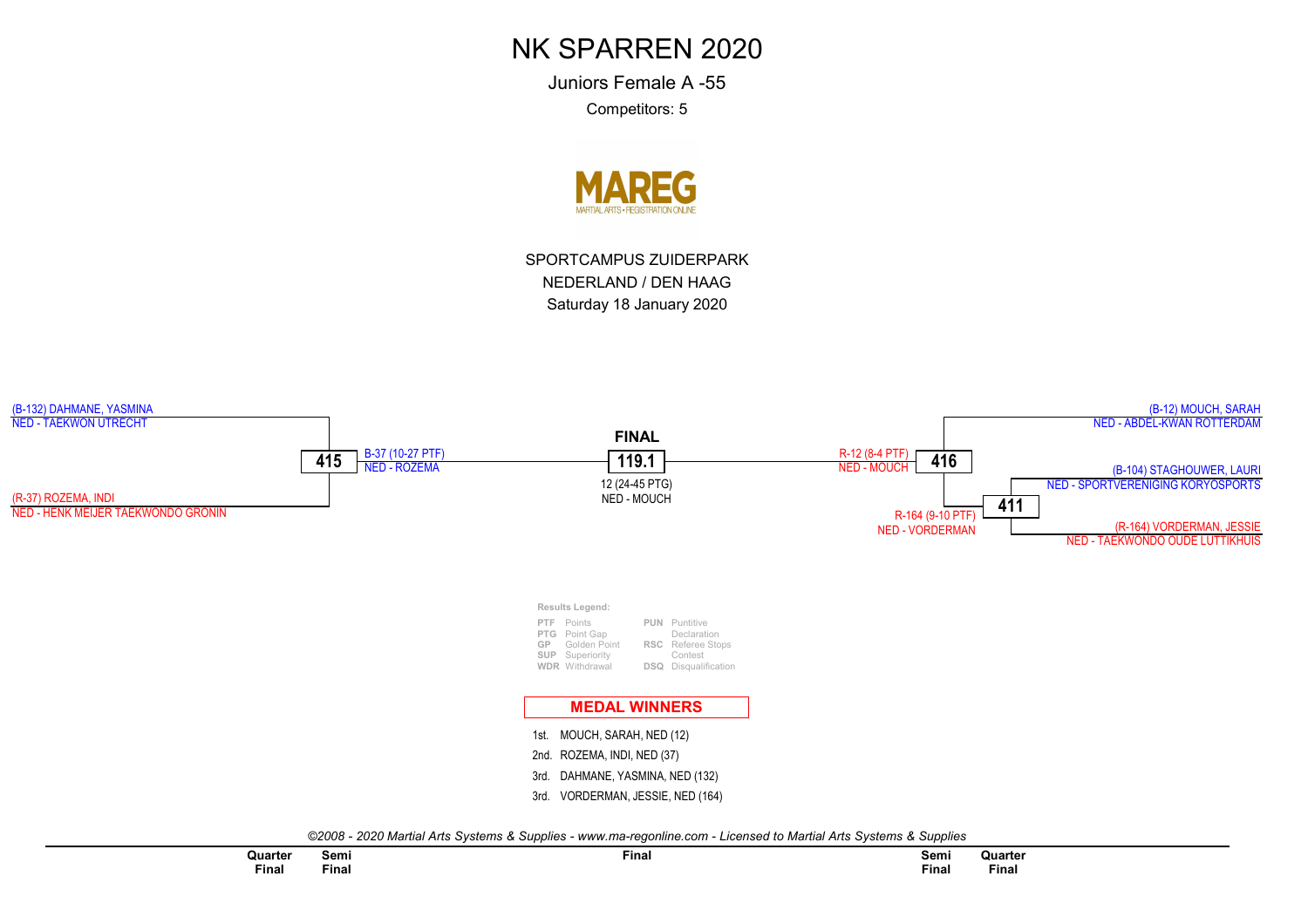Juniors Female A -59Competitors: 6



SPORTCAMPUS ZUIDERPARKNEDERLAND / DEN HAAGSaturday 18 January 2020

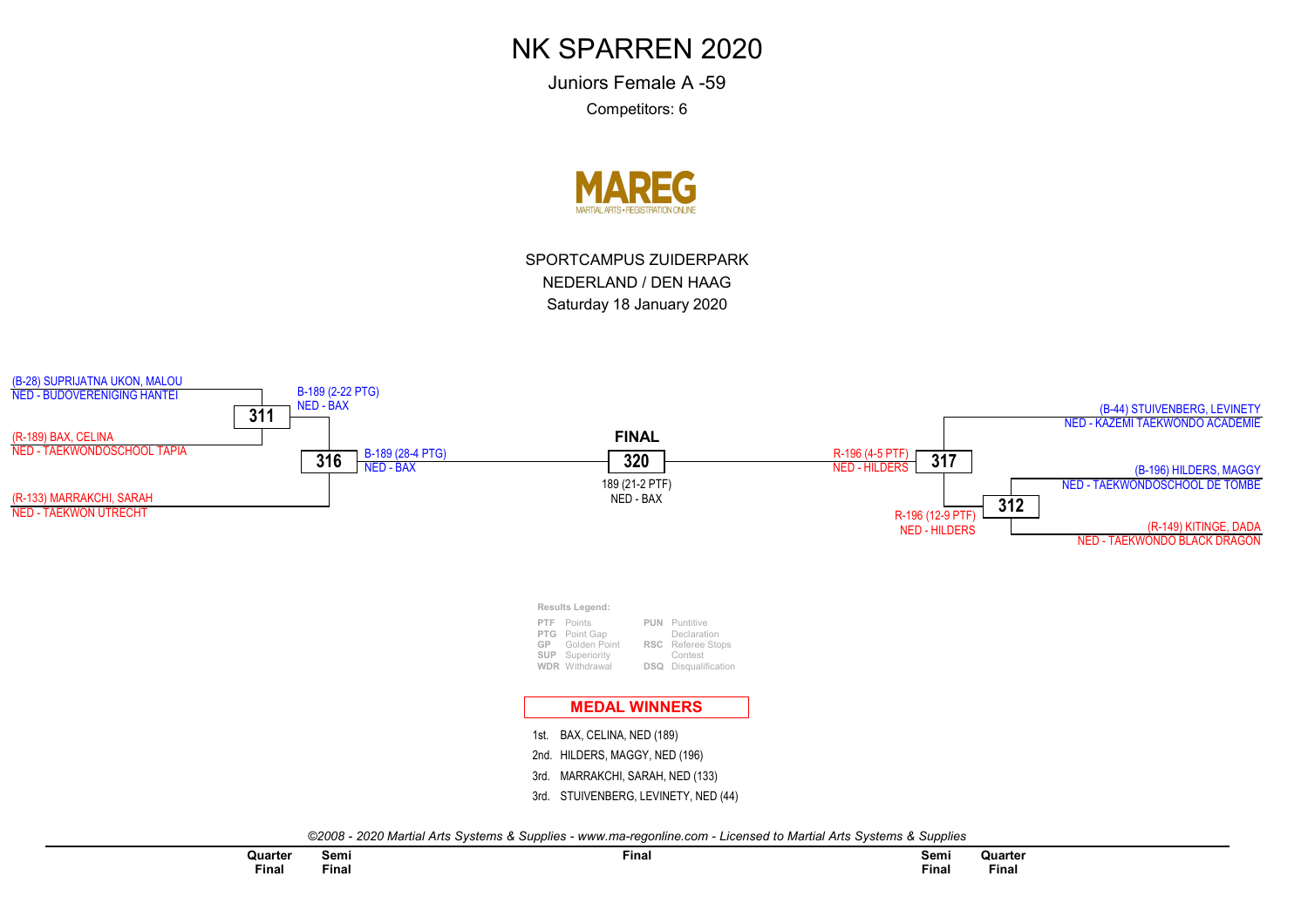Juniors Female A -63Competitors: 7



SPORTCAMPUS ZUIDERPARKNEDERLAND / DEN HAAGSaturday 18 January 2020

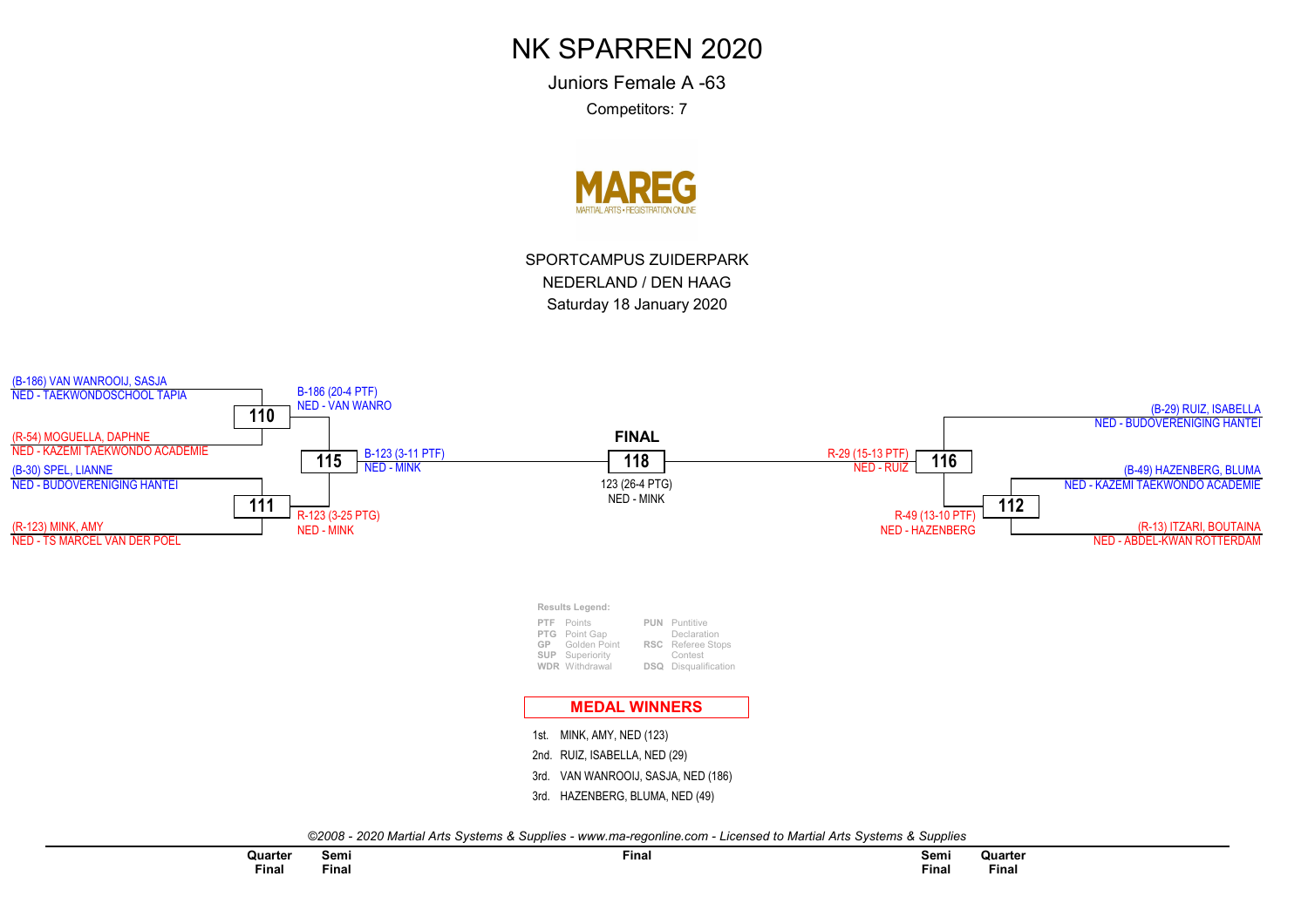Juniors Female A +68Competitors: 4

**MAREG** 

SPORTCAMPUS ZUIDERPARKNEDERLAND / DEN HAAGSaturday 18 January 2020

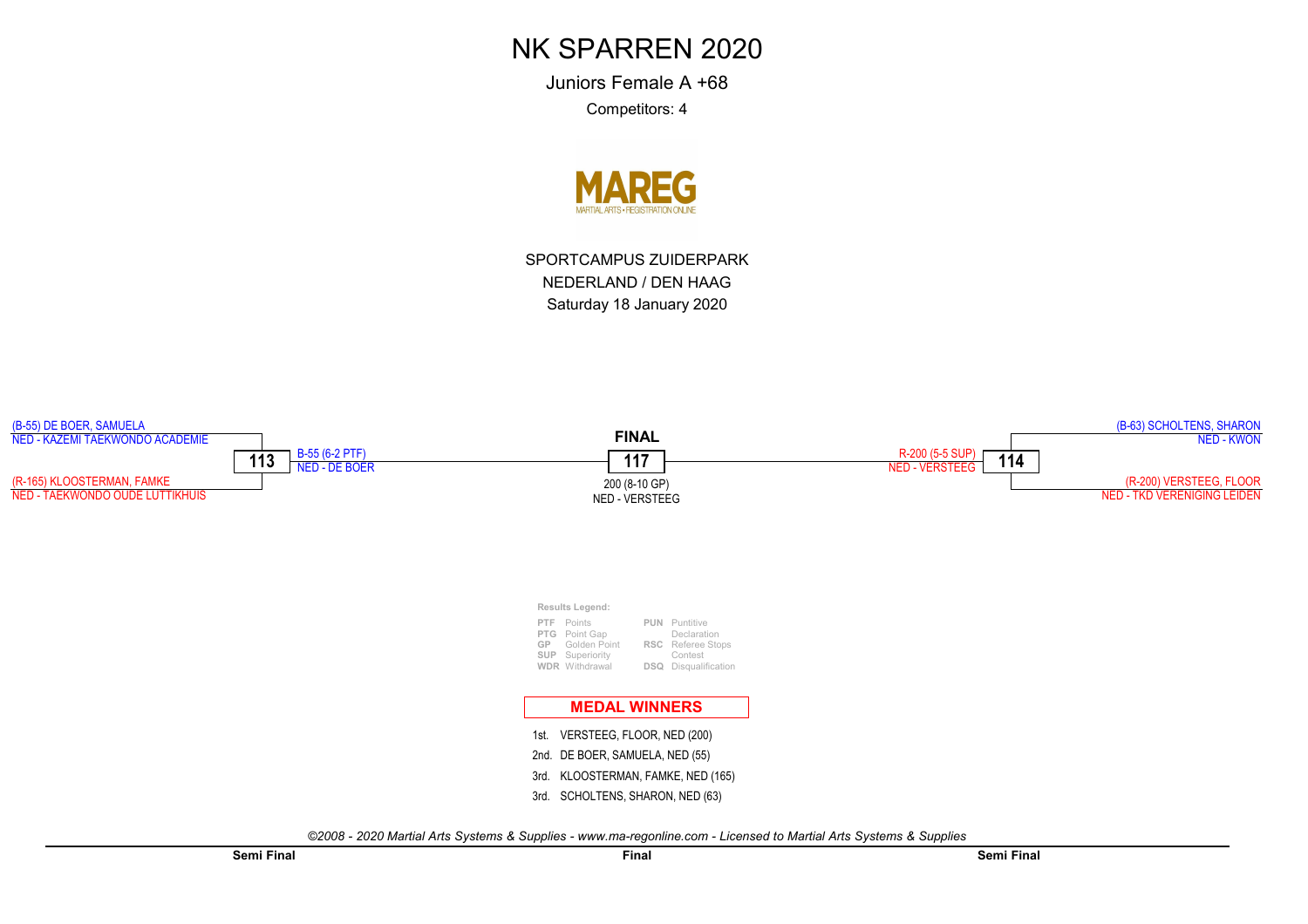Juniors Male A -48

Competitors: 3



SPORTCAMPUS ZUIDERPARKNEDERLAND / DEN HAAGSaturday 18 January 2020

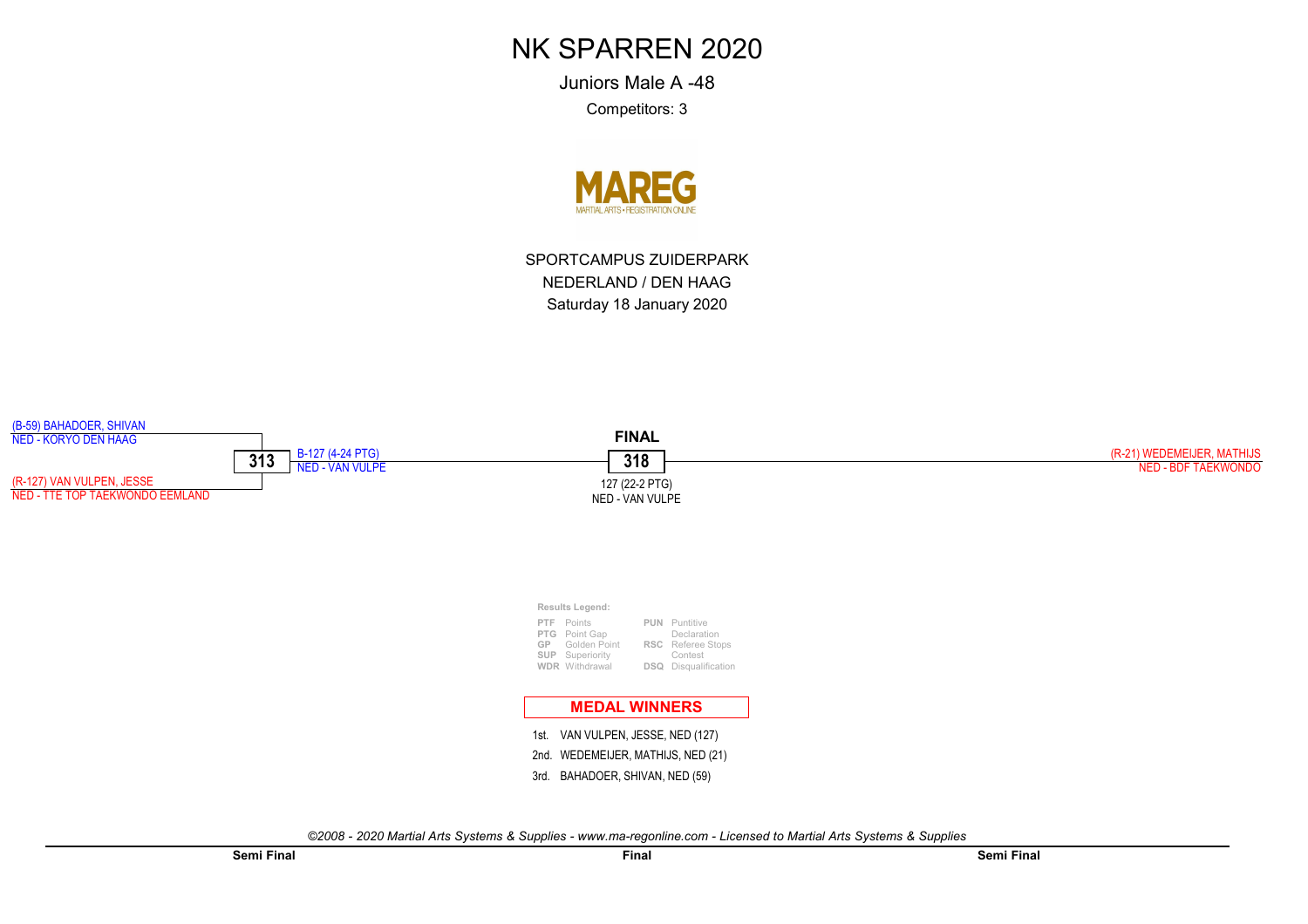Juniors Male A -51Competitors: 5



SPORTCAMPUS ZUIDERPARKNEDERLAND / DEN HAAGSaturday 18 January 2020

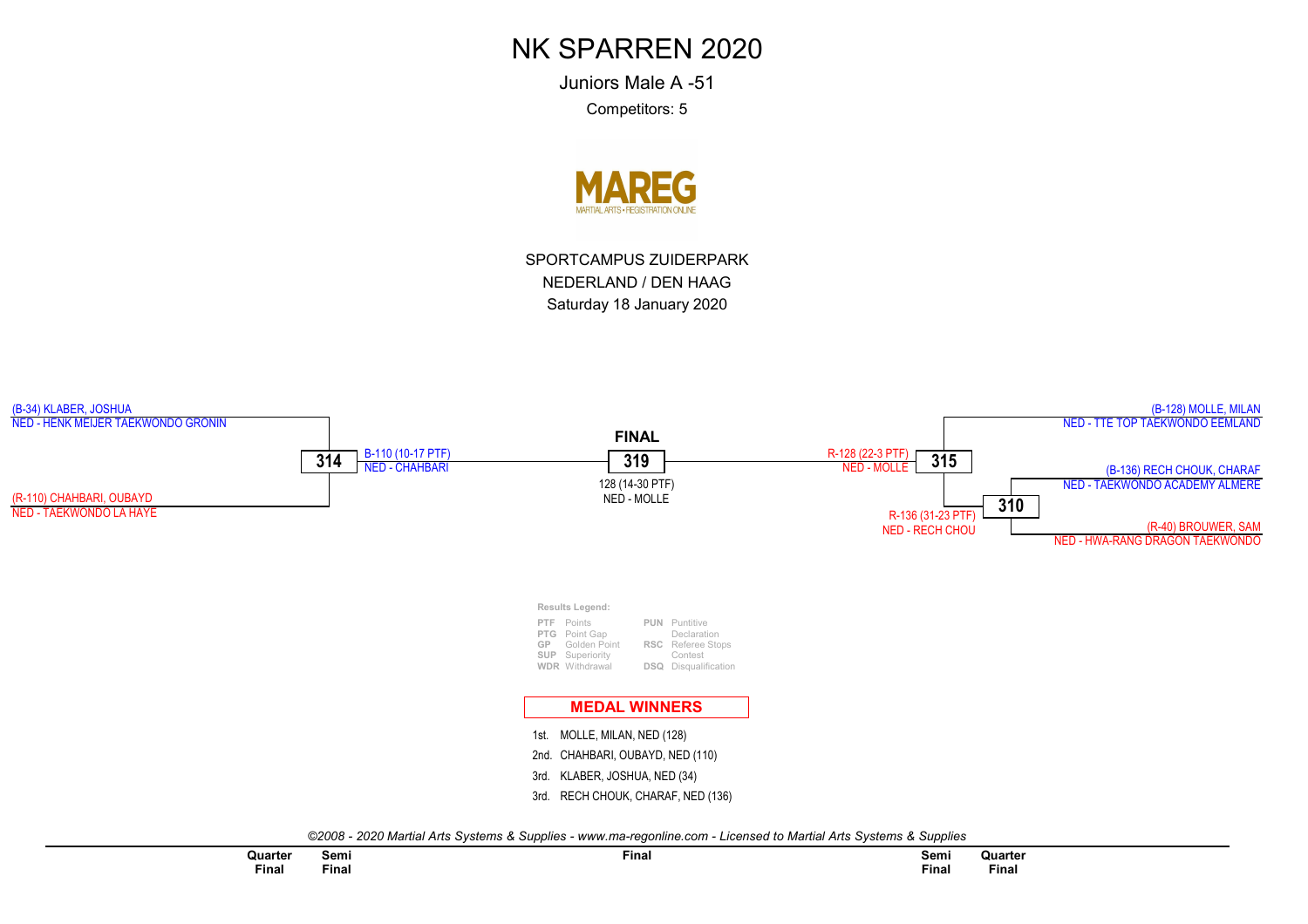Juniors Male A -55Competitors: 4



SPORTCAMPUS ZUIDERPARKNEDERLAND / DEN HAAGSaturday 18 January 2020

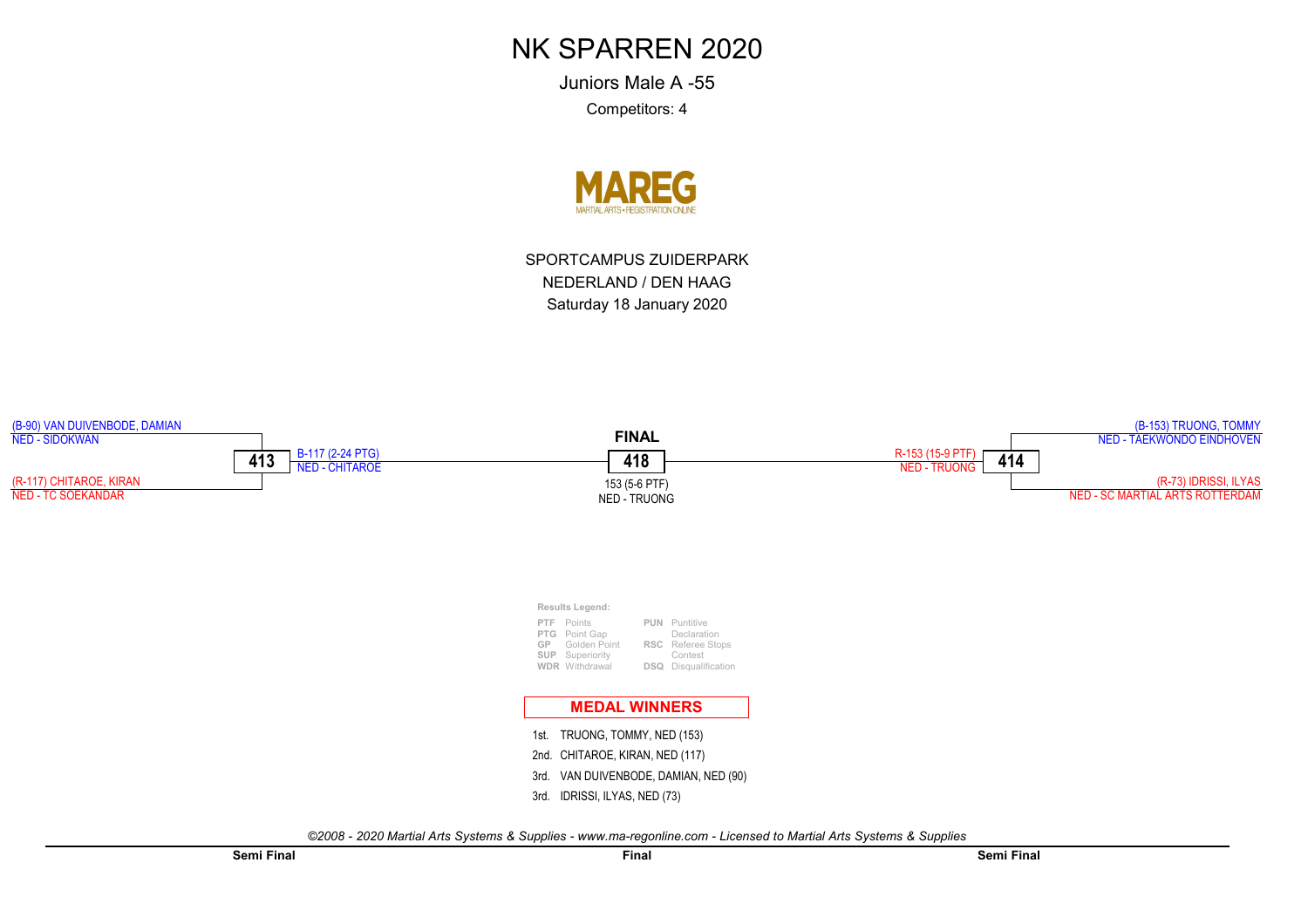Juniors Male A -59Competitors: 5



SPORTCAMPUS ZUIDERPARKNEDERLAND / DEN HAAGSaturday 18 January 2020

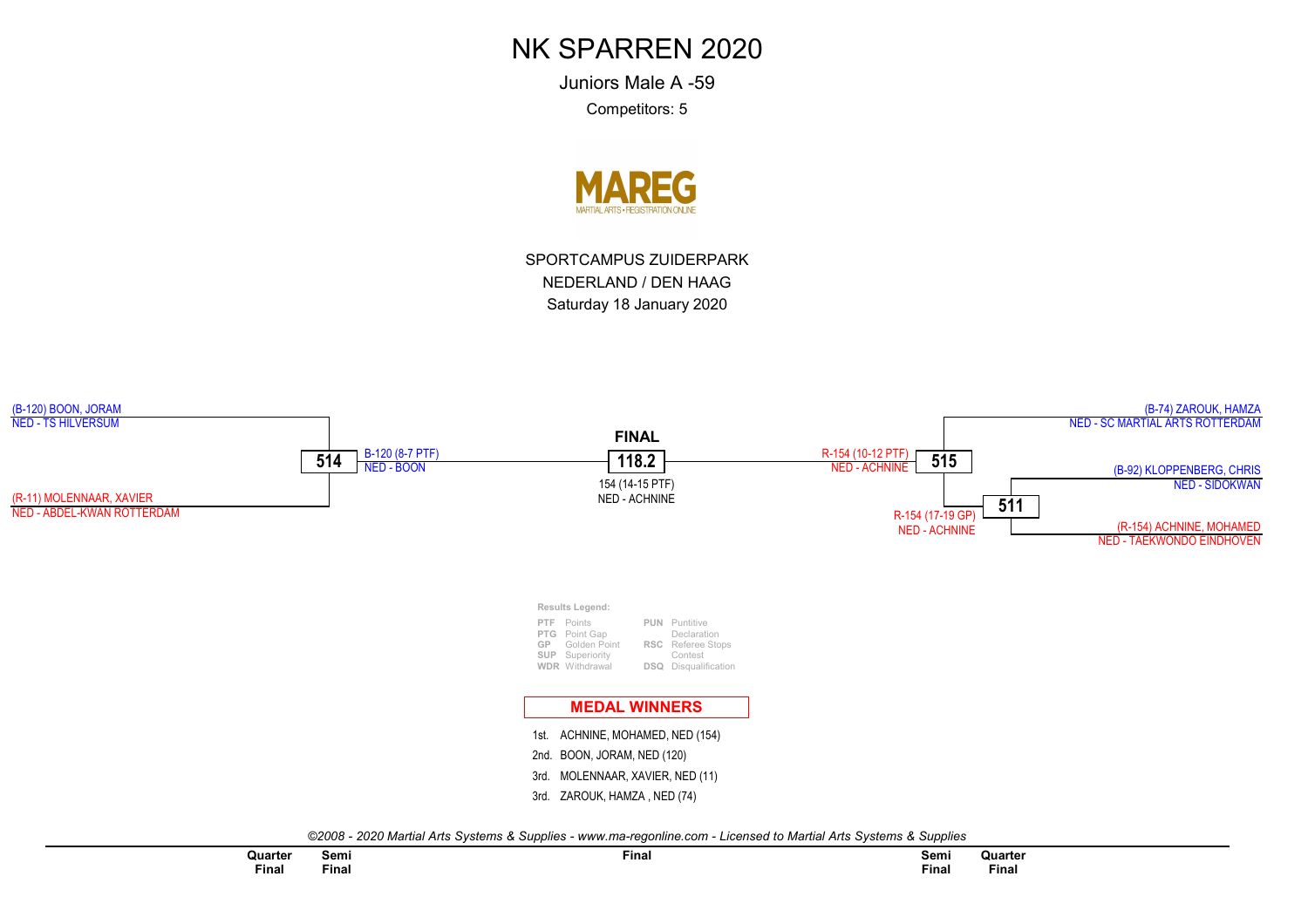Juniors Male A -63Competitors: 6



SPORTCAMPUS ZUIDERPARKNEDERLAND / DEN HAAGSaturday 18 January 2020

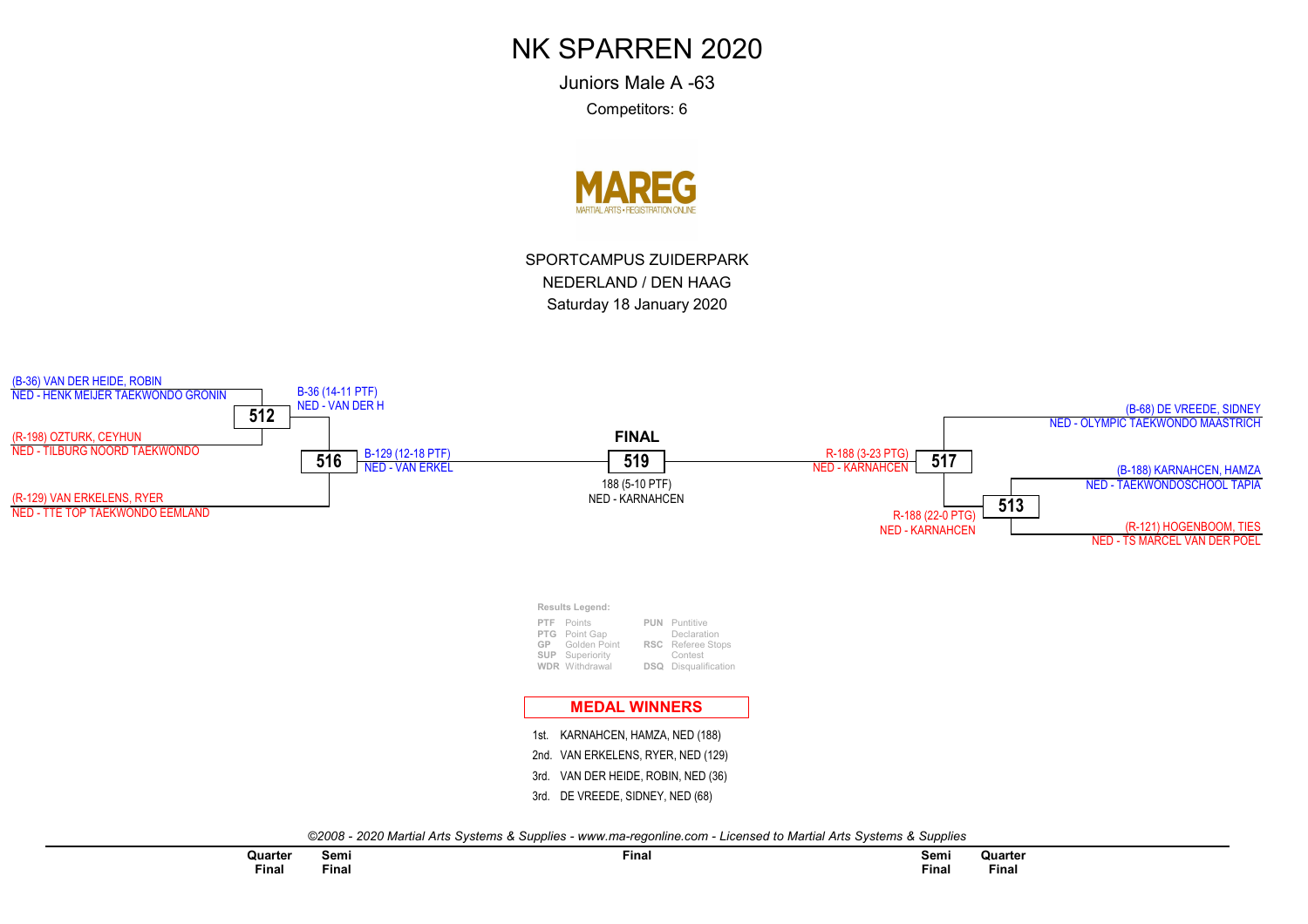Juniors Male A -68

Competitors: 7



SPORTCAMPUS ZUIDERPARKNEDERLAND / DEN HAAGSaturday 18 January 2020

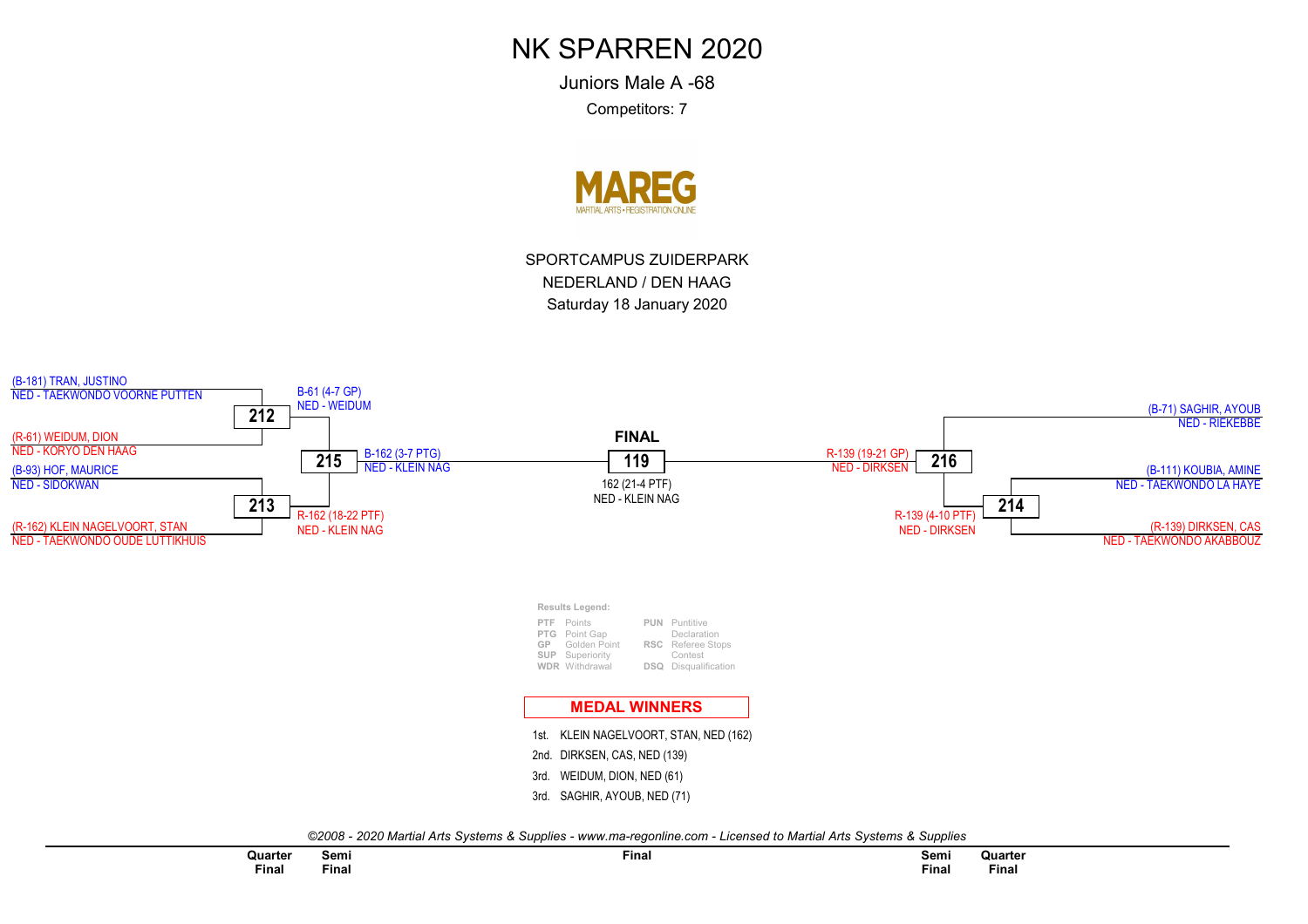Juniors Male A -73Competitors: 2



SPORTCAMPUS ZUIDERPARKNEDERLAND / DEN HAAGSaturday 18 January 2020

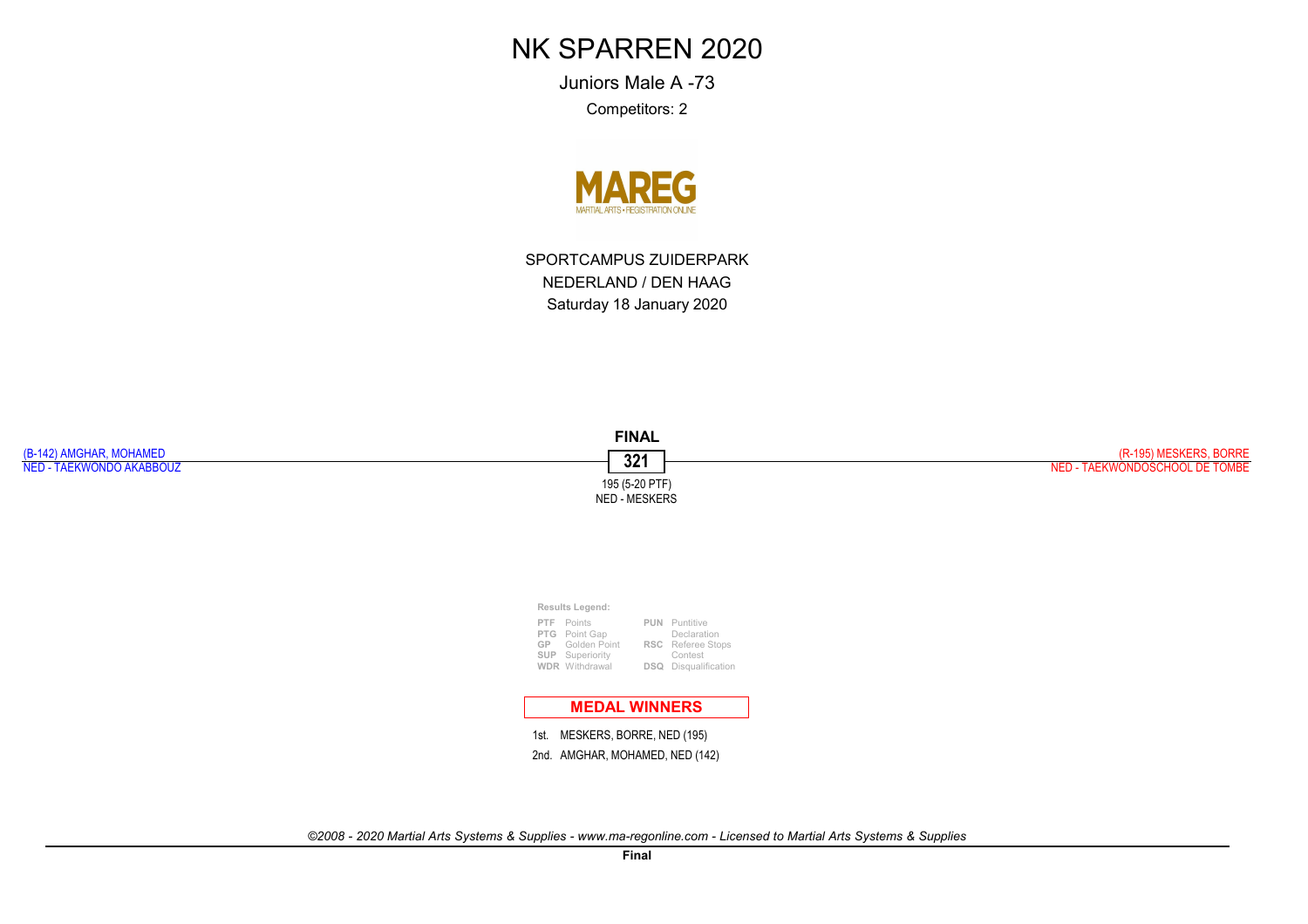Juniors Male A +78Competitors: 2



SPORTCAMPUS ZUIDERPARKNEDERLAND / DEN HAAGSaturday 18 January 2020

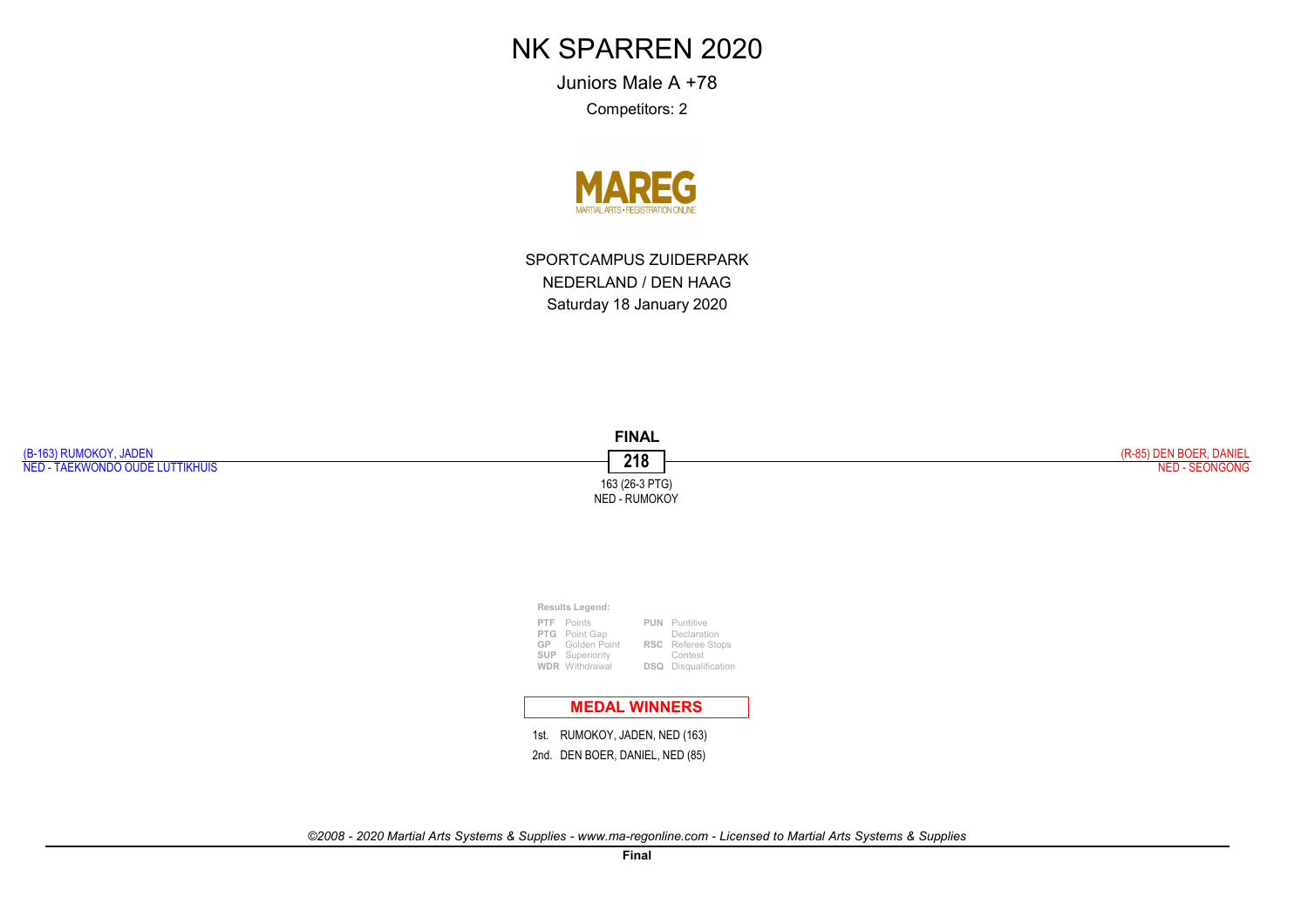Seniors Female A -46

Competitors: 2



SPORTCAMPUS ZUIDERPARKNEDERLAND / DEN HAAGSaturday 18 January 2020

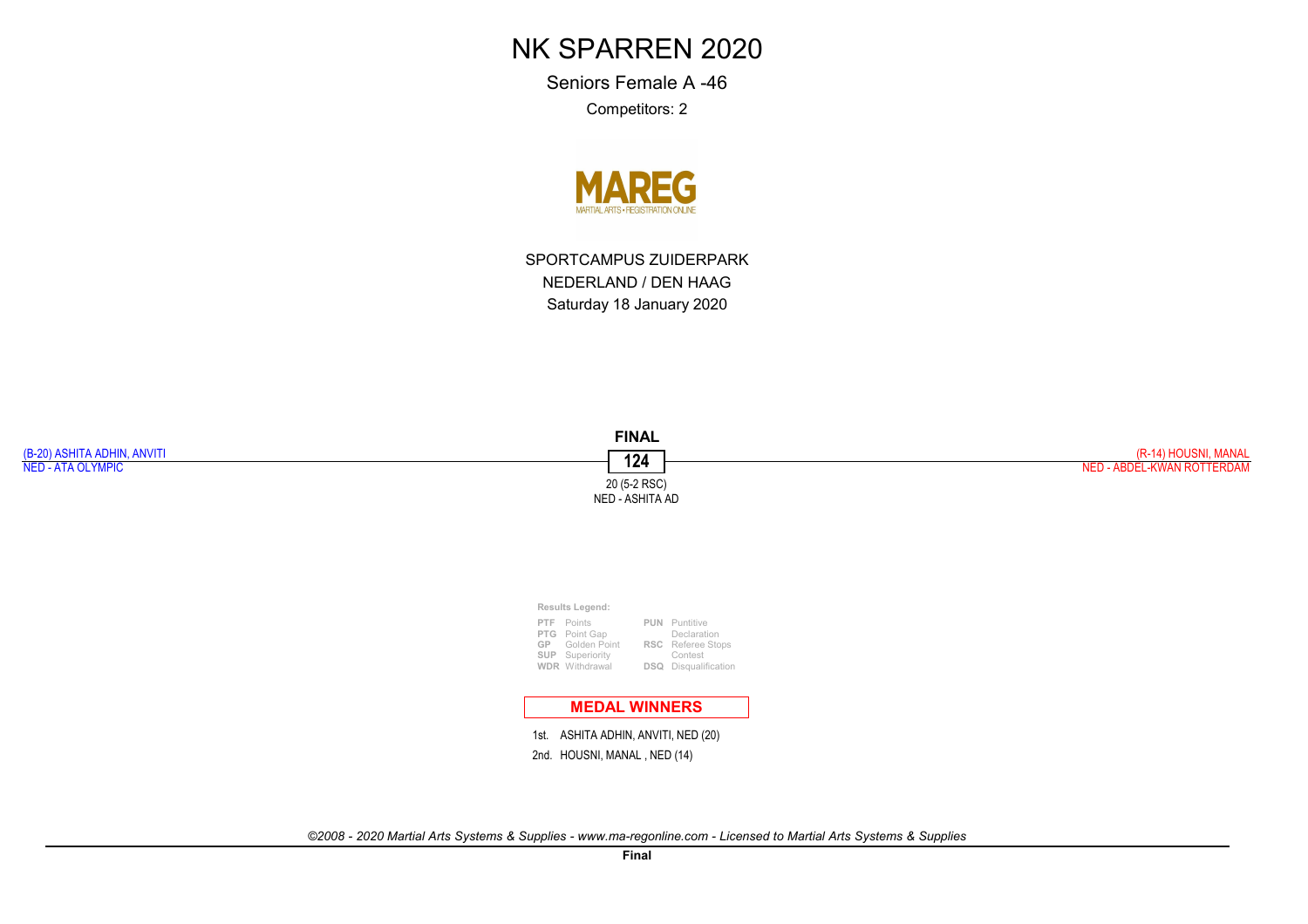Seniors Female A -49

Competitors: 2



SPORTCAMPUS ZUIDERPARKNEDERLAND / DEN HAAGSaturday 18 January 2020



2nd. ROCH, KIMBERLY ELIZE , NED (199)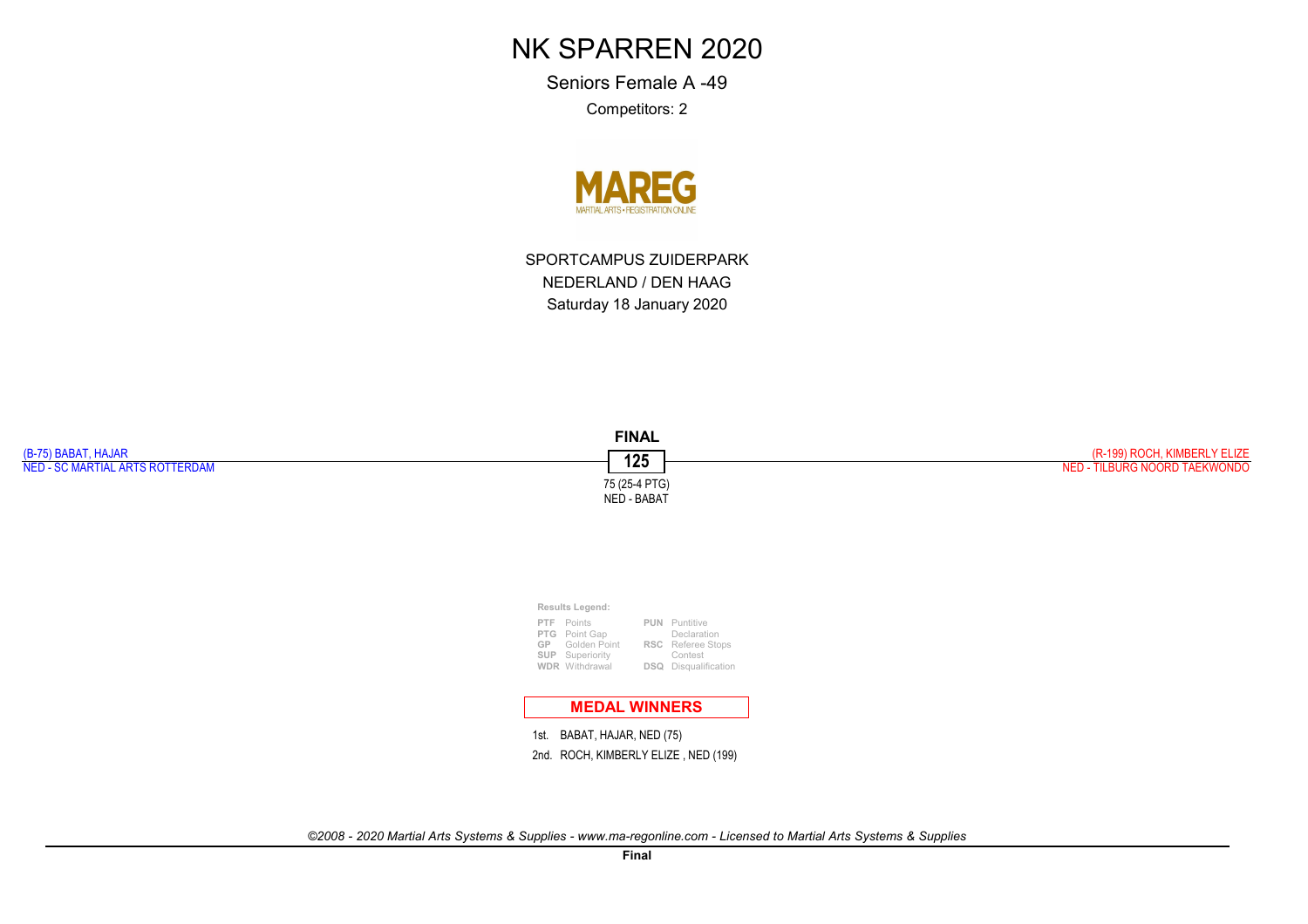Seniors Female A -53Competitors: 3



SPORTCAMPUS ZUIDERPARKNEDERLAND / DEN HAAGSaturday 18 January 2020

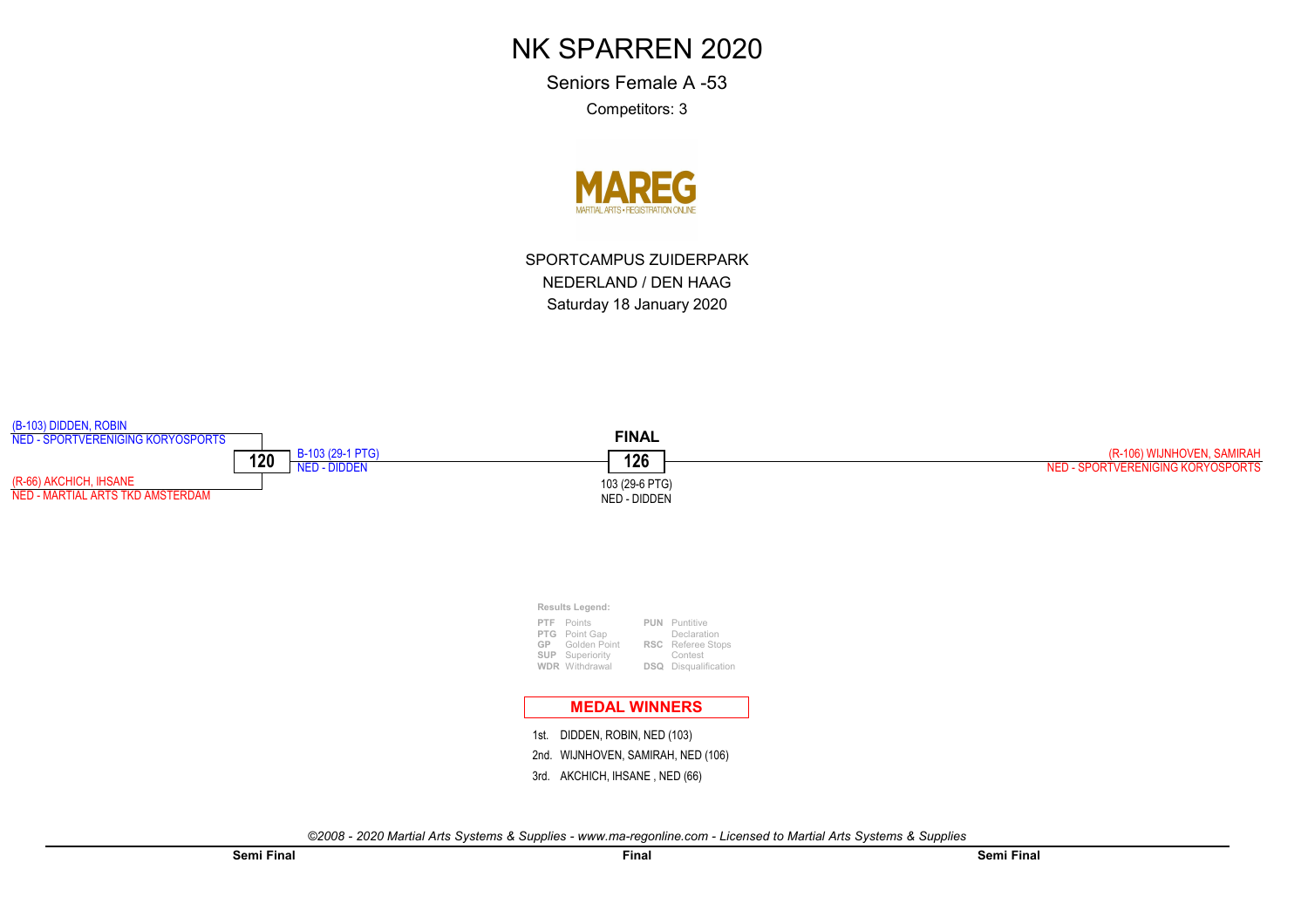Seniors Female A -57Competitors: 3



SPORTCAMPUS ZUIDERPARKNEDERLAND / DEN HAAGSaturday 18 January 2020

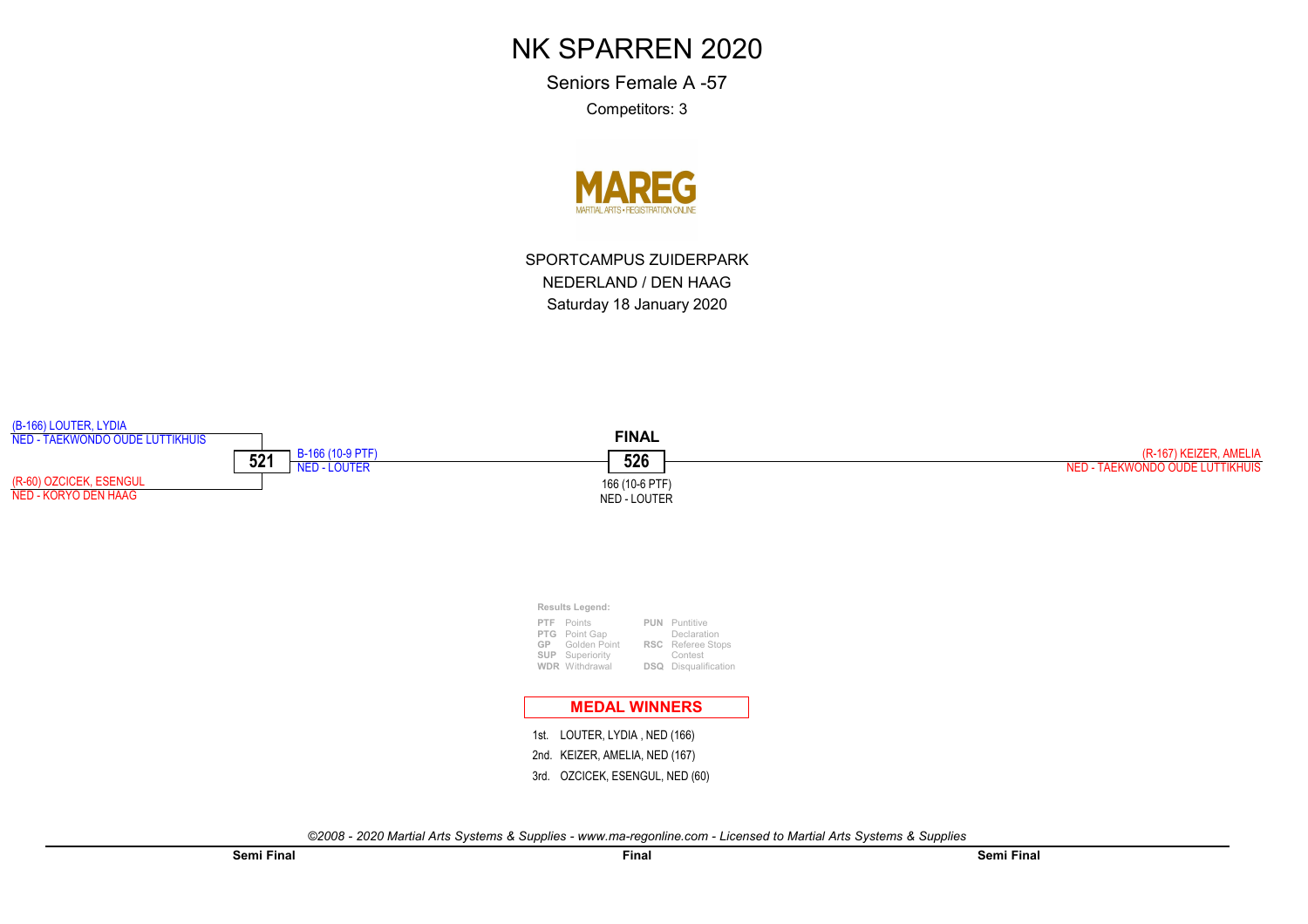Seniors Female A -62Competitors: 5



SPORTCAMPUS ZUIDERPARKNEDERLAND / DEN HAAGSaturday 18 January 2020

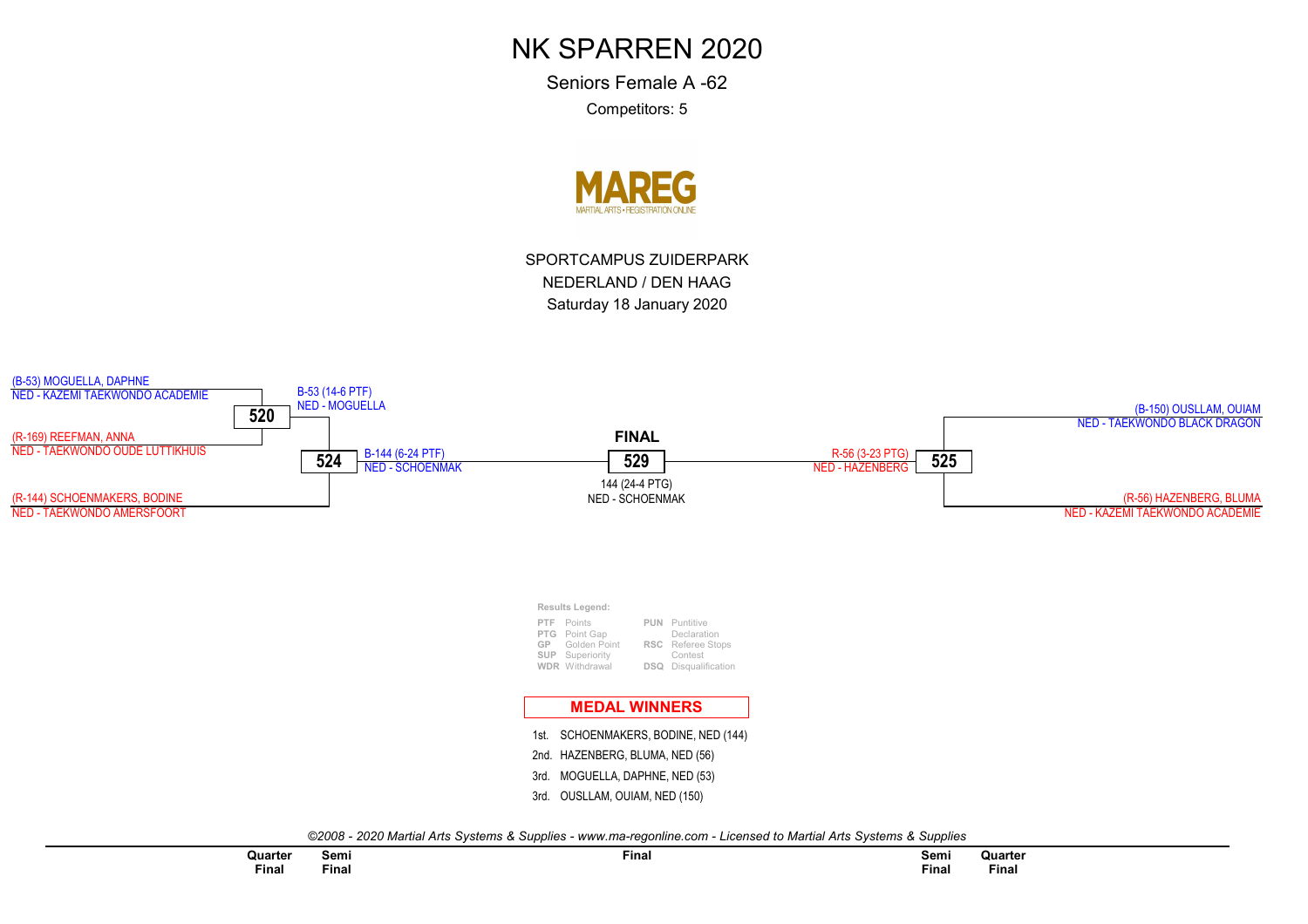Seniors Female A -67Competitors: 3

**MAREG** 

SPORTCAMPUS ZUIDERPARKNEDERLAND / DEN HAAGSaturday 18 January 2020

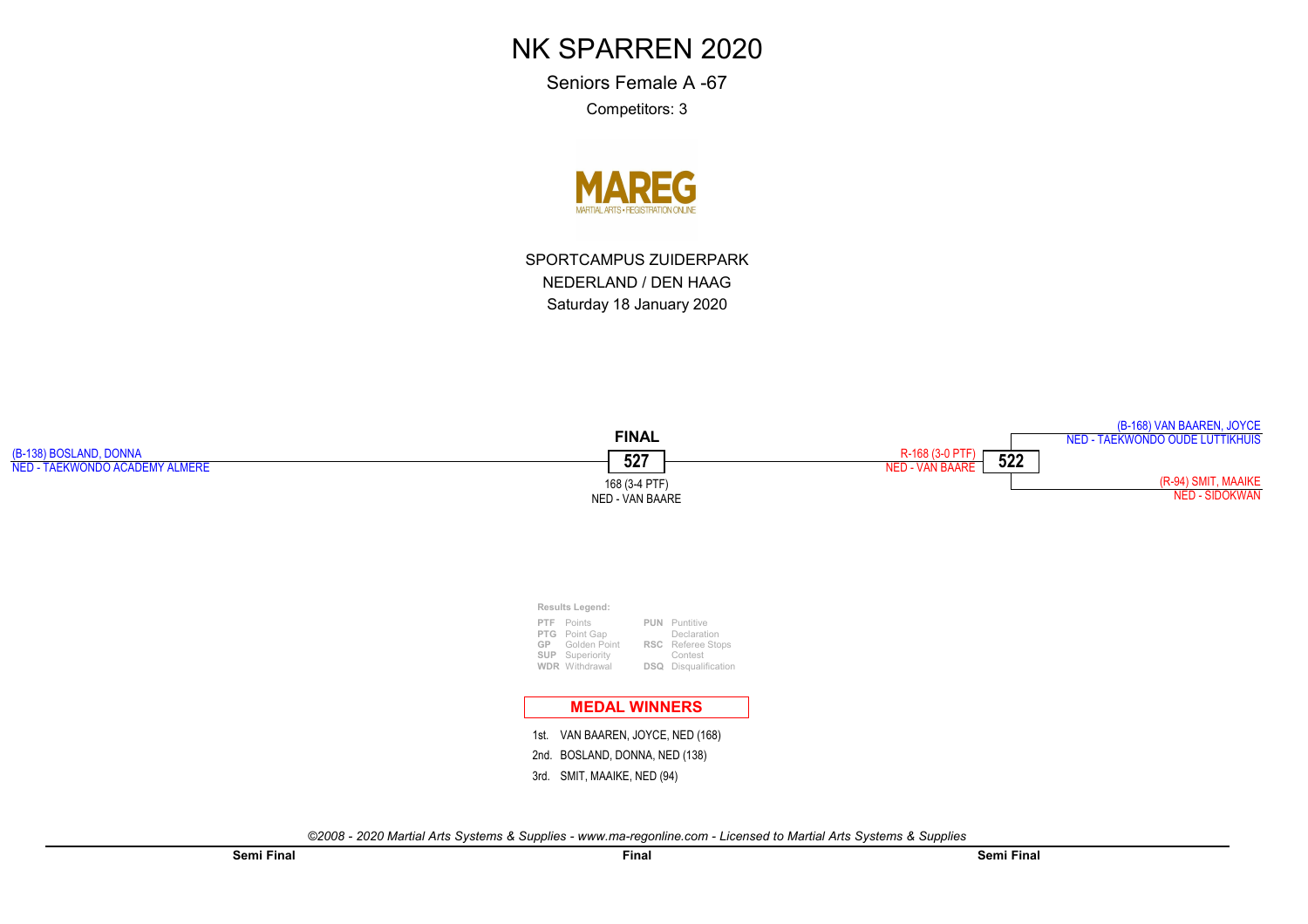Seniors Female A -73Competitors: 3



SPORTCAMPUS ZUIDERPARKNEDERLAND / DEN HAAGSaturday 18 January 2020

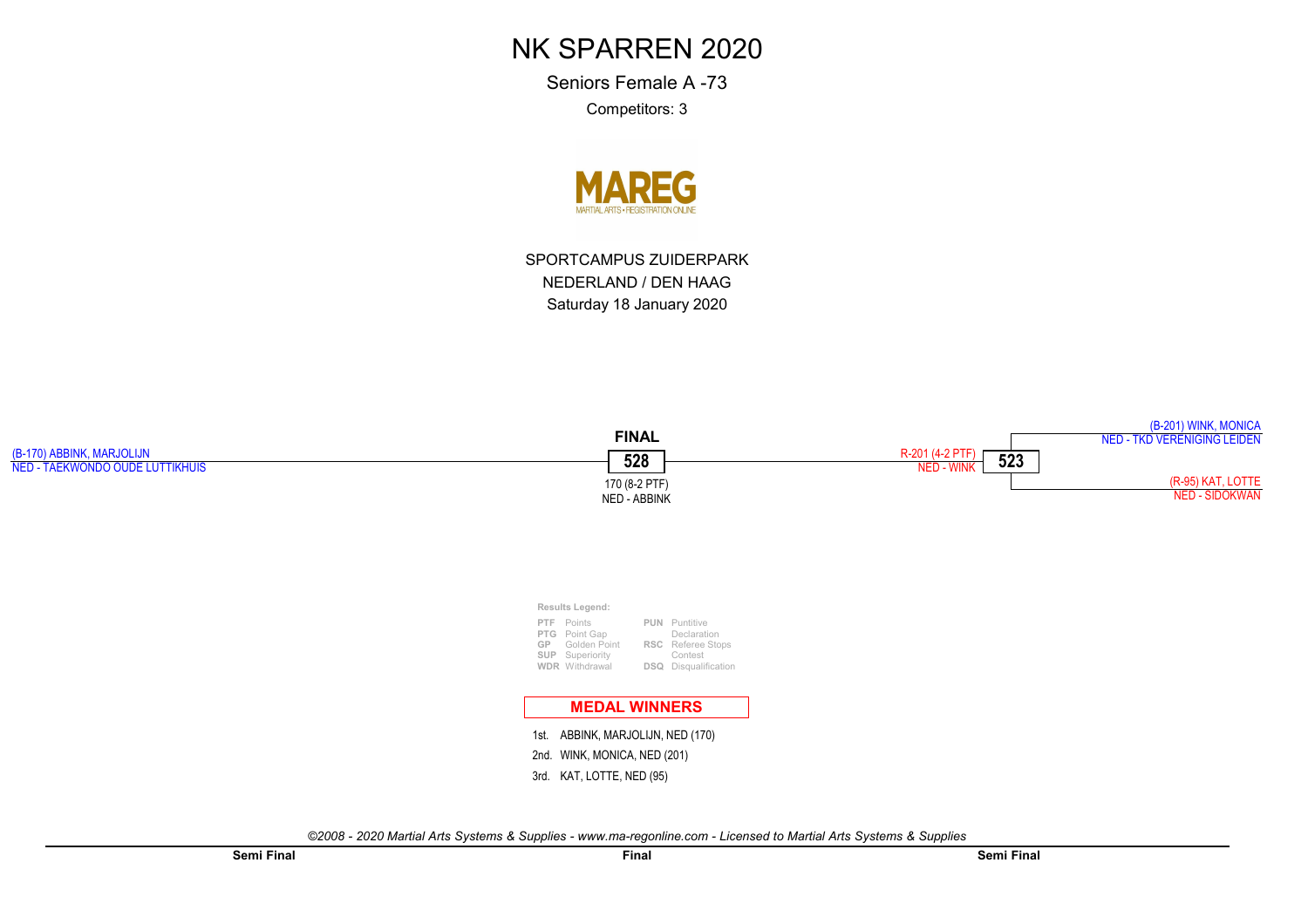Seniors Male A -54Competitors: 4



SPORTCAMPUS ZUIDERPARKNEDERLAND / DEN HAAGSaturday 18 January 2020

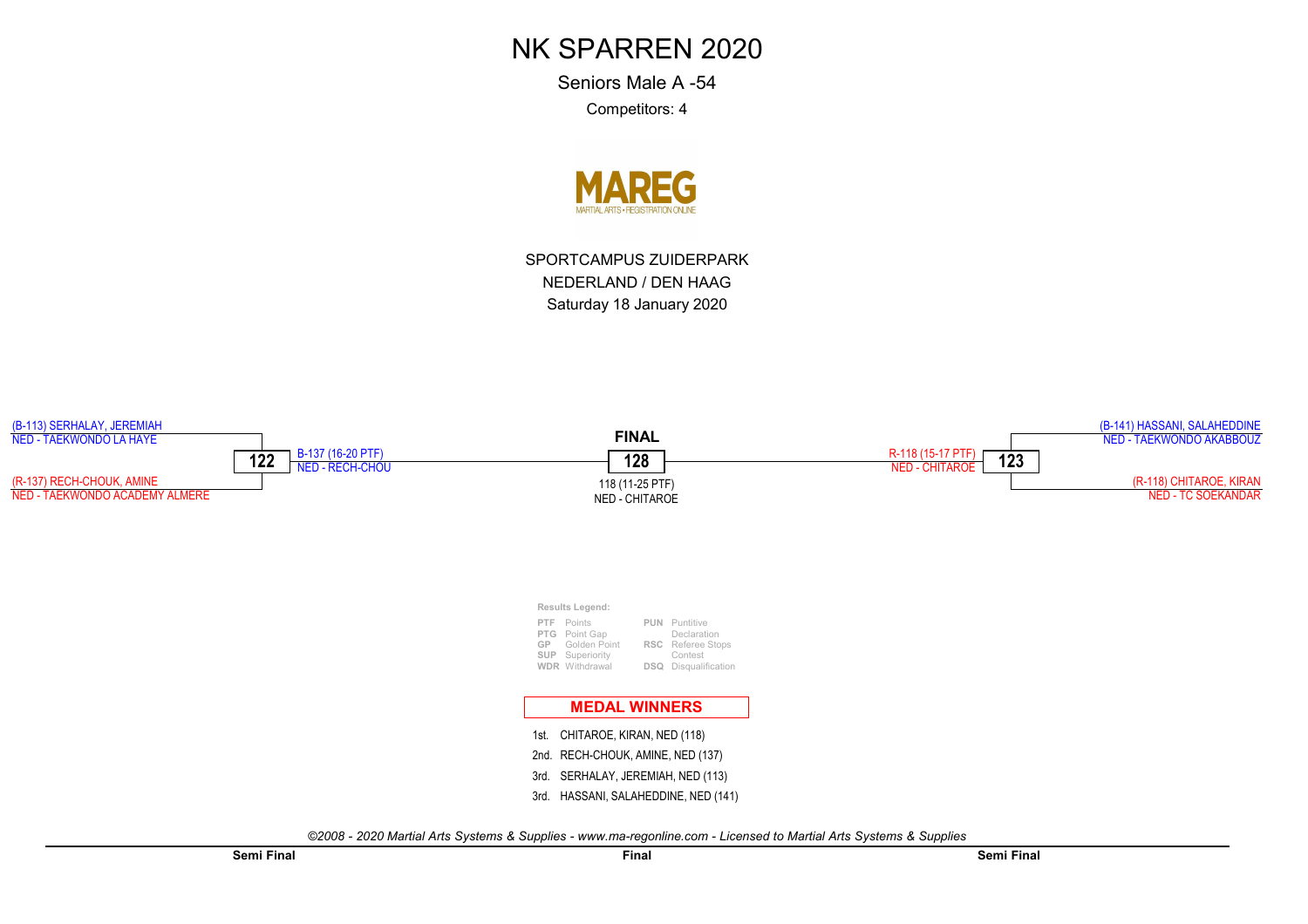Seniors Male A -58Competitors: 3



SPORTCAMPUS ZUIDERPARKNEDERLAND / DEN HAAGSaturday 18 January 2020

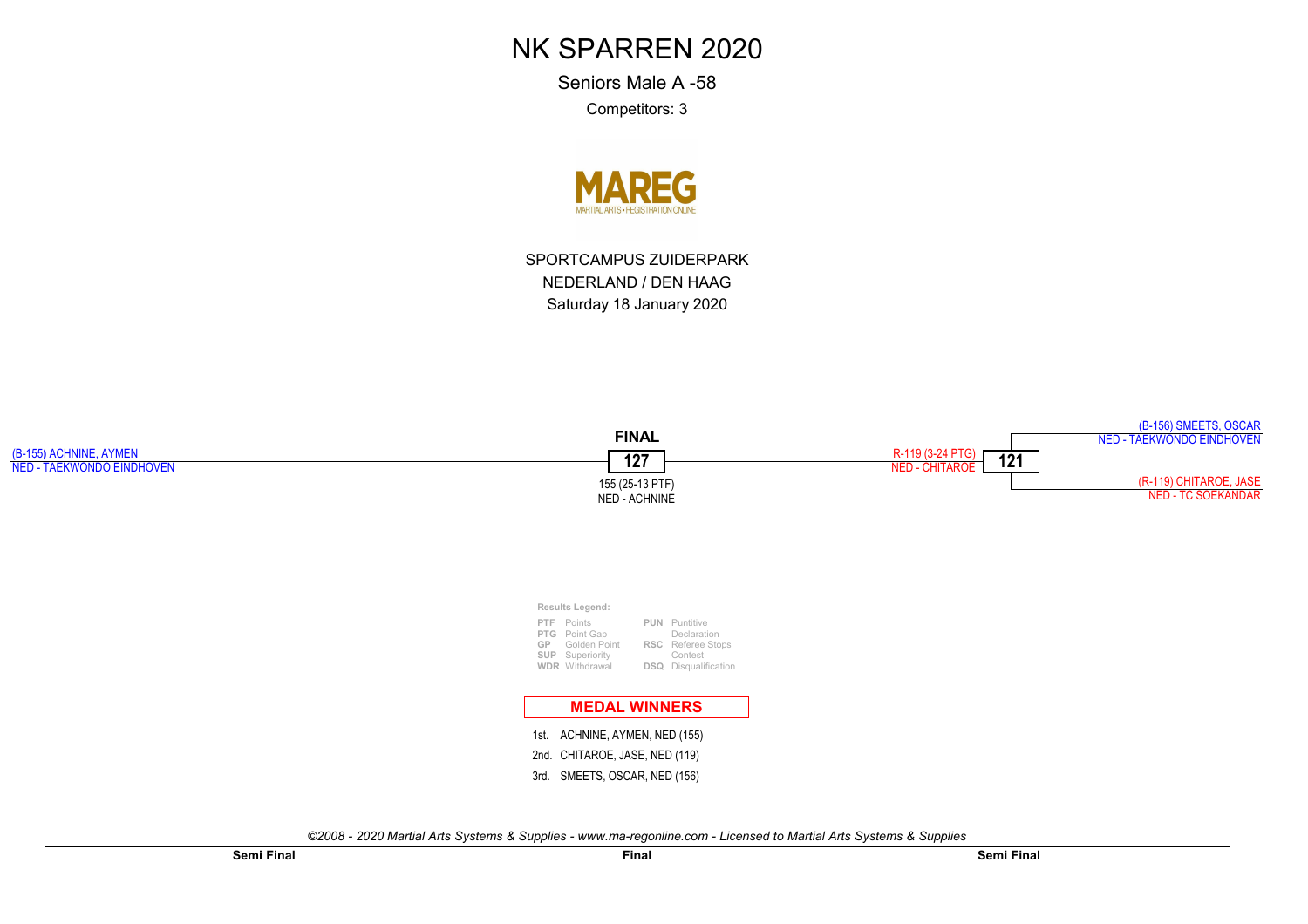Seniors Male A -63Competitors: 6



SPORTCAMPUS ZUIDERPARKNEDERLAND / DEN HAAGSaturday 18 January 2020

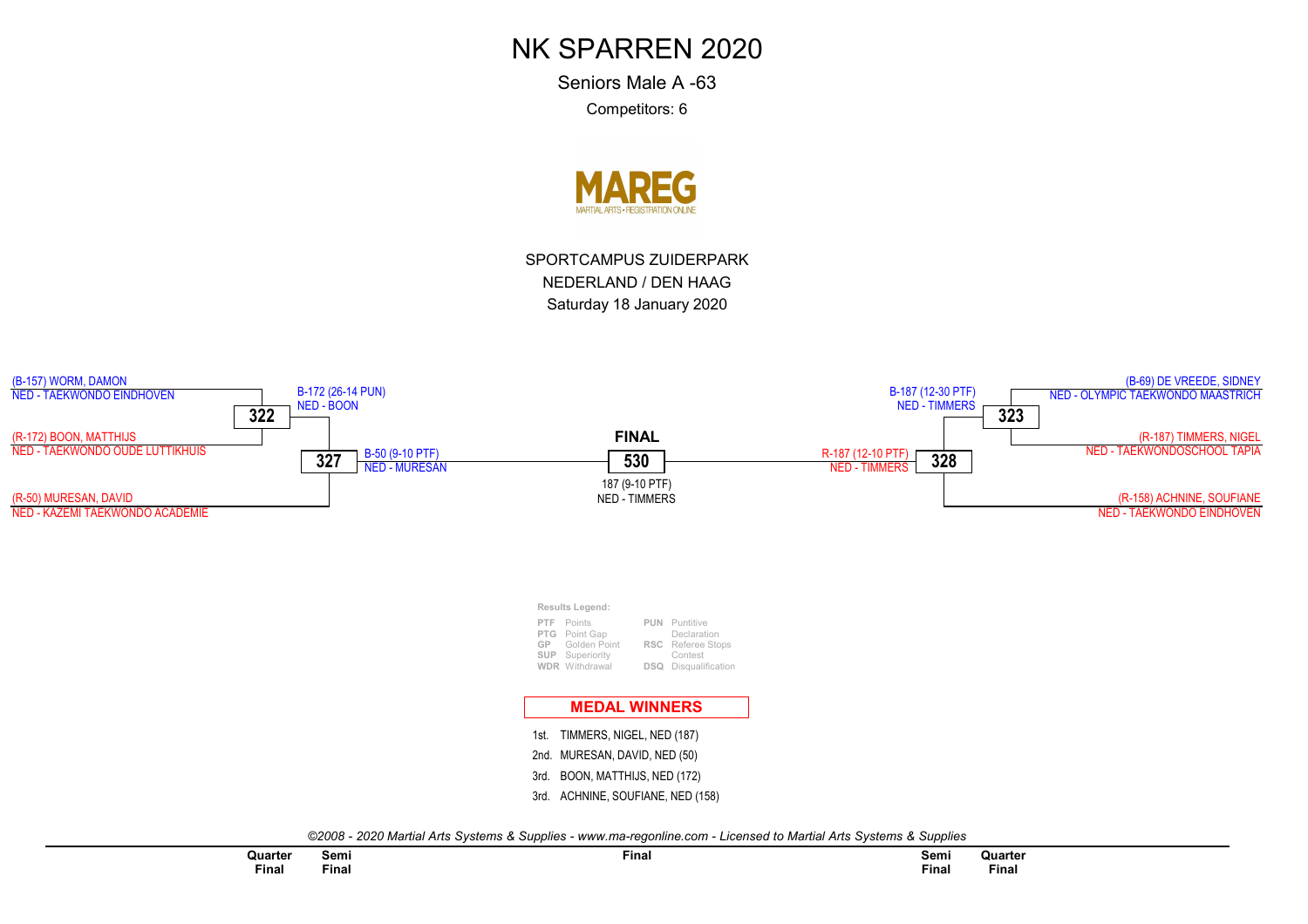Seniors Male A -68

Competitors: 9





| Round        | Quarter            | Semi         | Final | Semi  | Quarter  | Round        |  |
|--------------|--------------------|--------------|-------|-------|----------|--------------|--|
| 16<br>$\sim$ | $- \cdot$<br>Final | <b>Final</b> |       | Final | $F$ inal | 16<br>$\sim$ |  |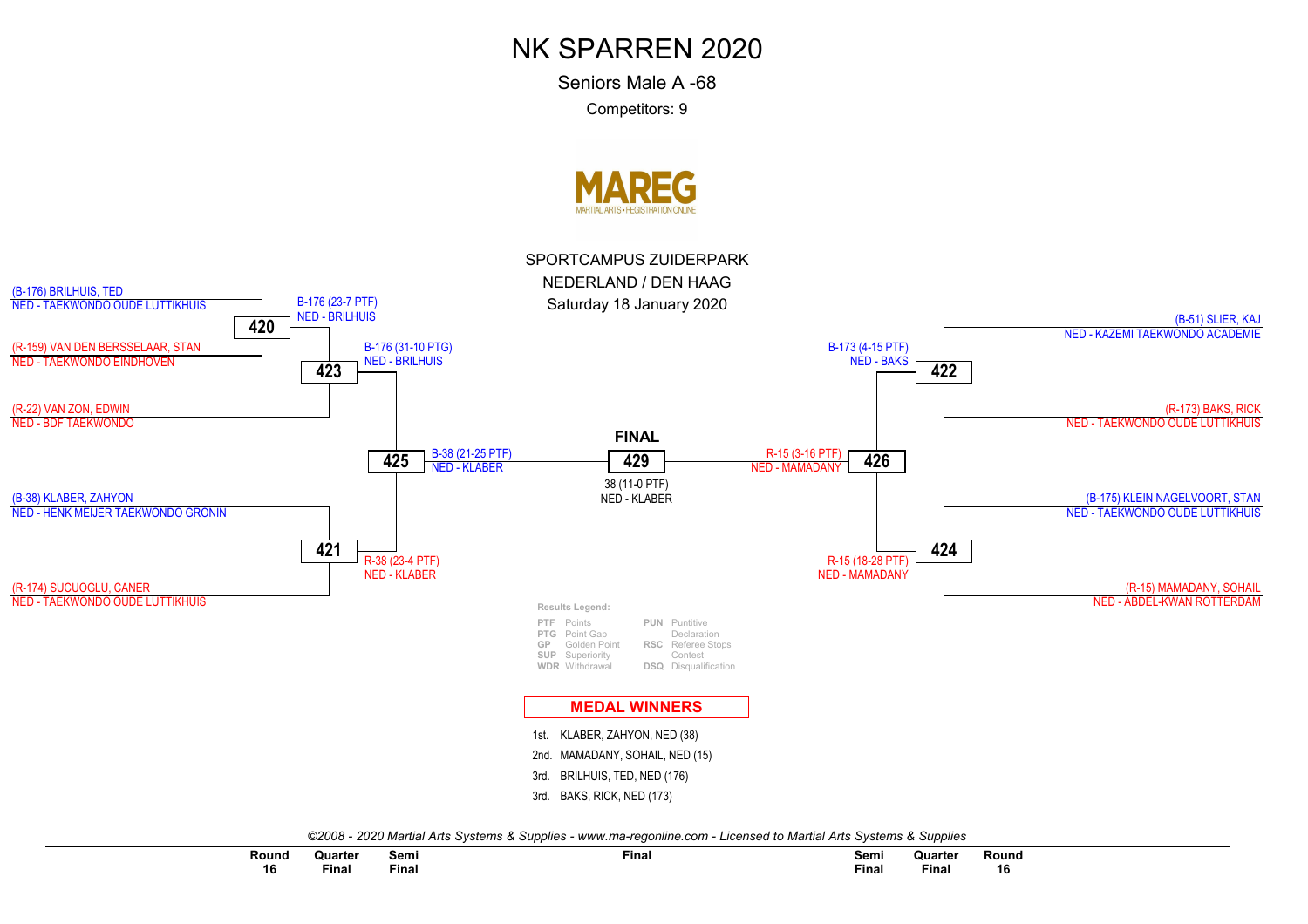Seniors Male A -74Competitors: 7



SPORTCAMPUS ZUIDERPARKNEDERLAND / DEN HAAGSaturday 18 January 2020

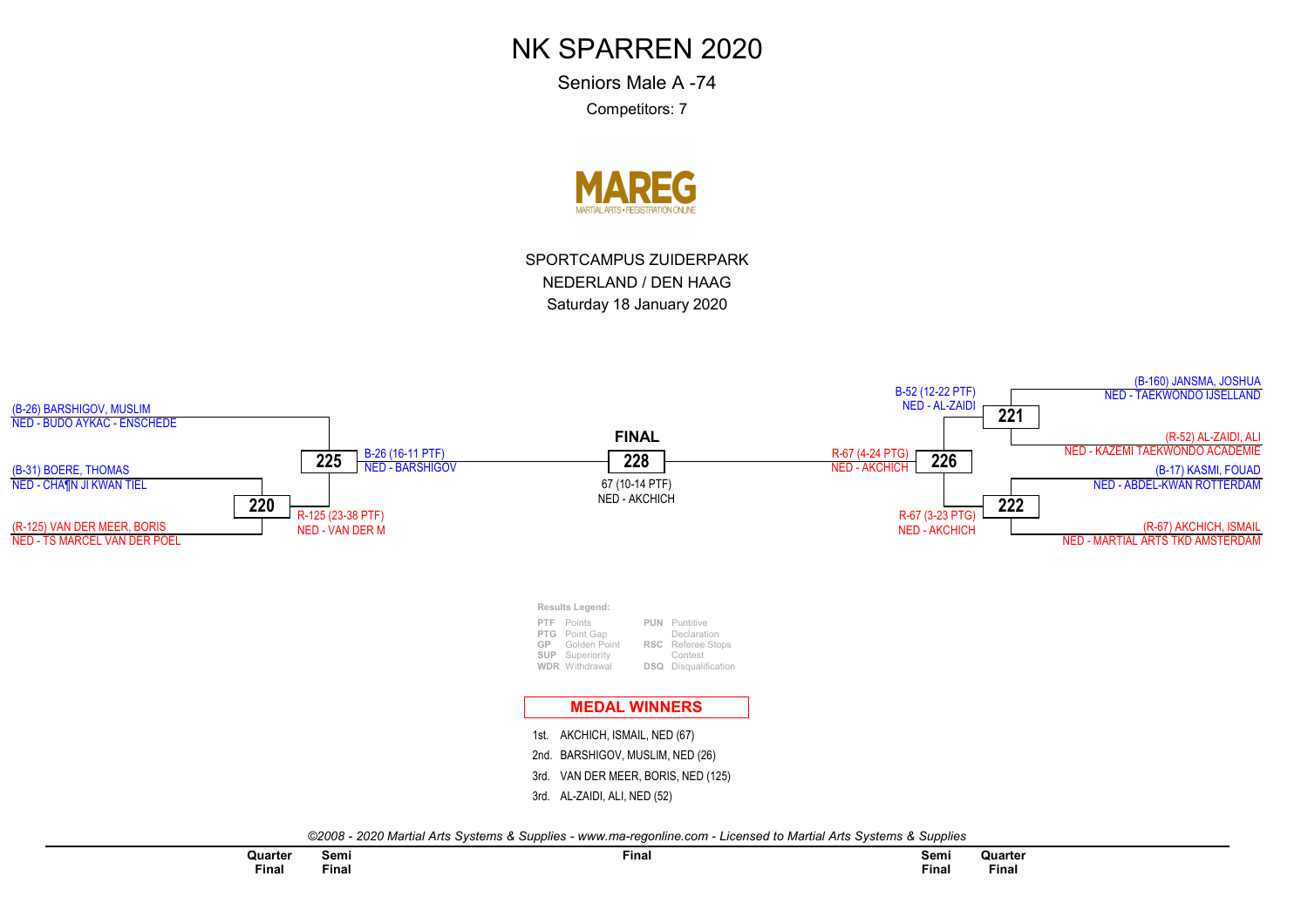Seniors Male A -80Competitors: 7



SPORTCAMPUS ZUIDERPARKNEDERLAND / DEN HAAGSaturday 18 January 2020

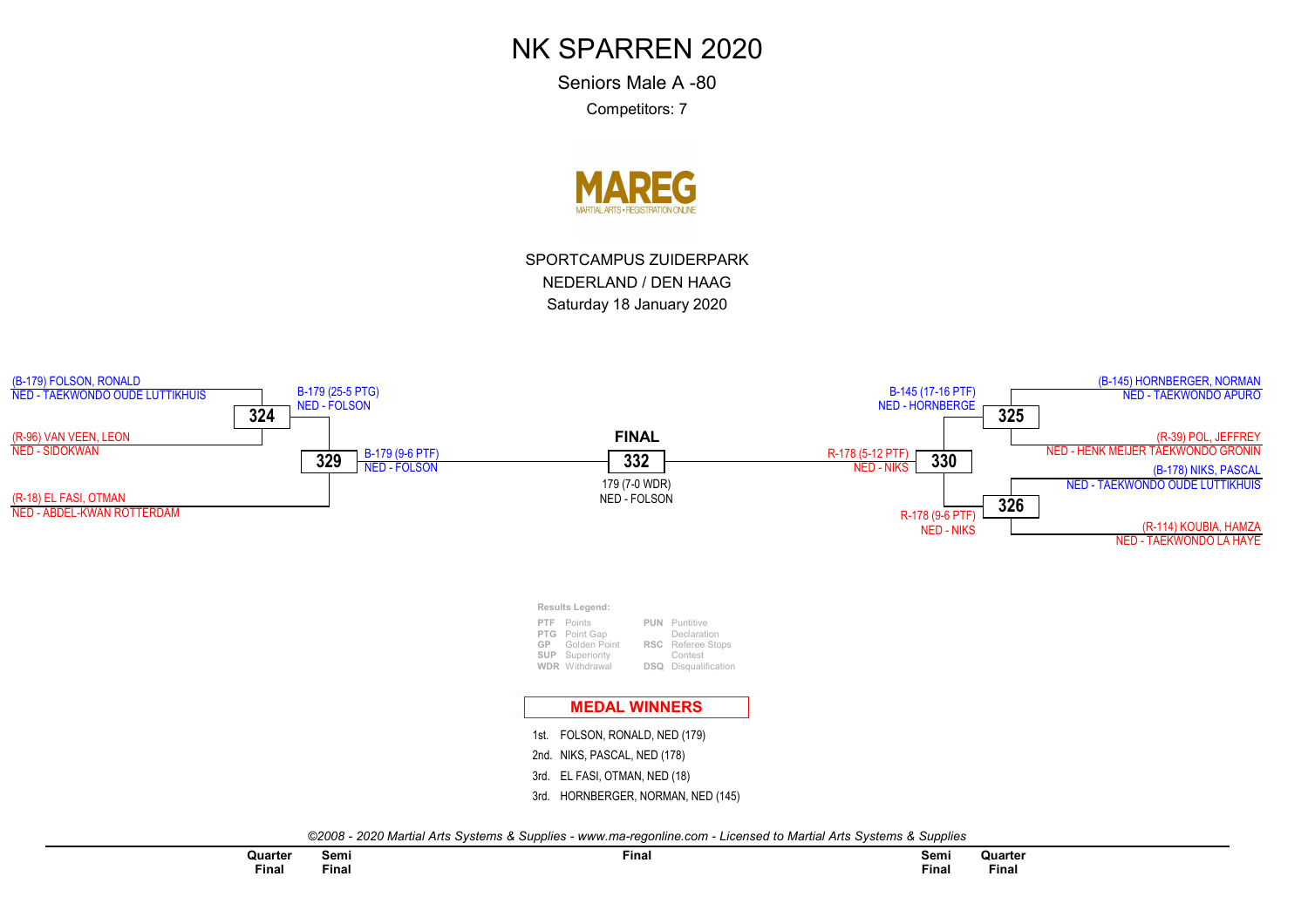Seniors Male A -87Competitors: 5



SPORTCAMPUS ZUIDERPARKNEDERLAND / DEN HAAGSaturday 18 January 2020

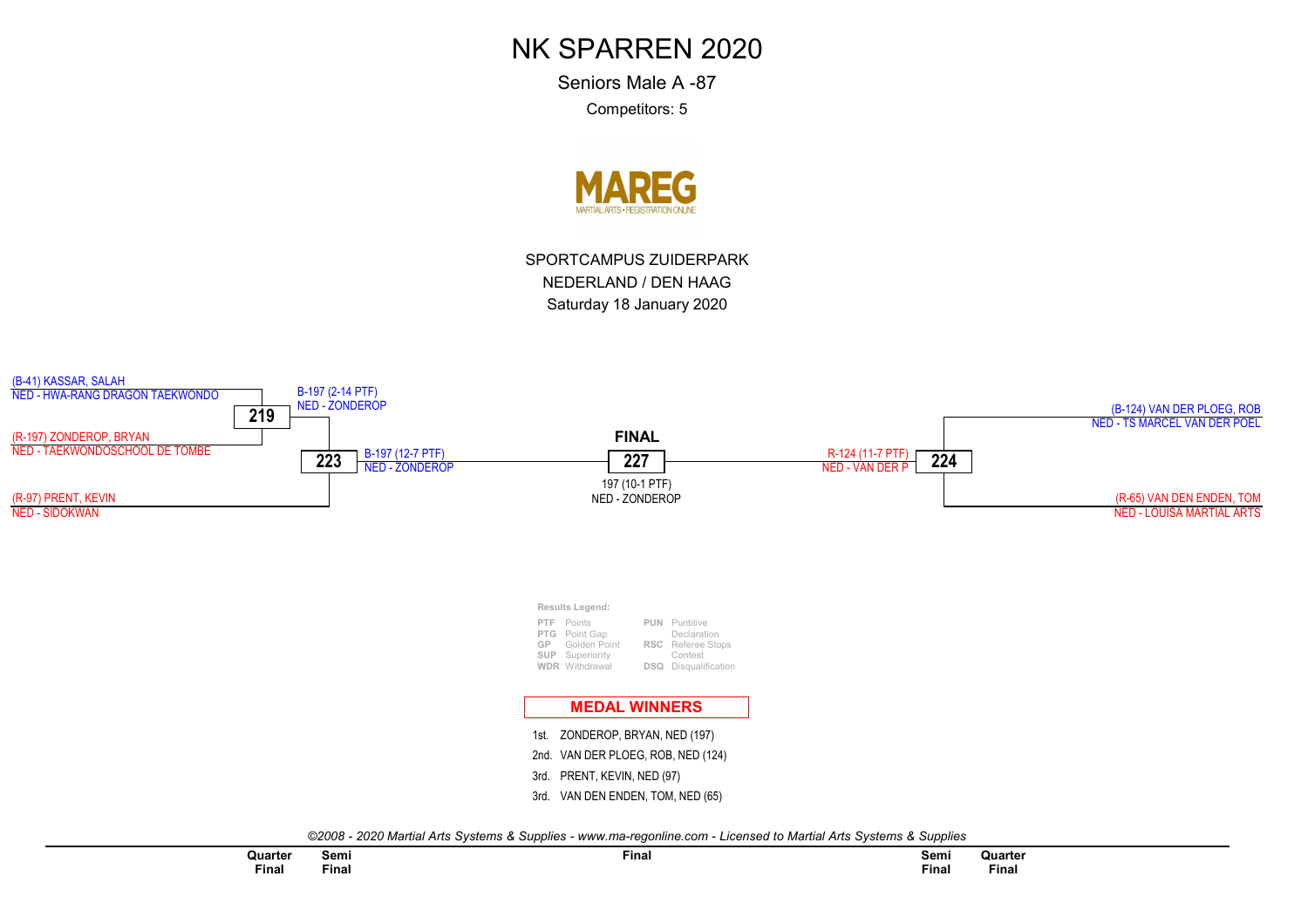Seniors Male A +87

Competitors: 2



SPORTCAMPUS ZUIDERPARKNEDERLAND / DEN HAAGSaturday 18 January 2020